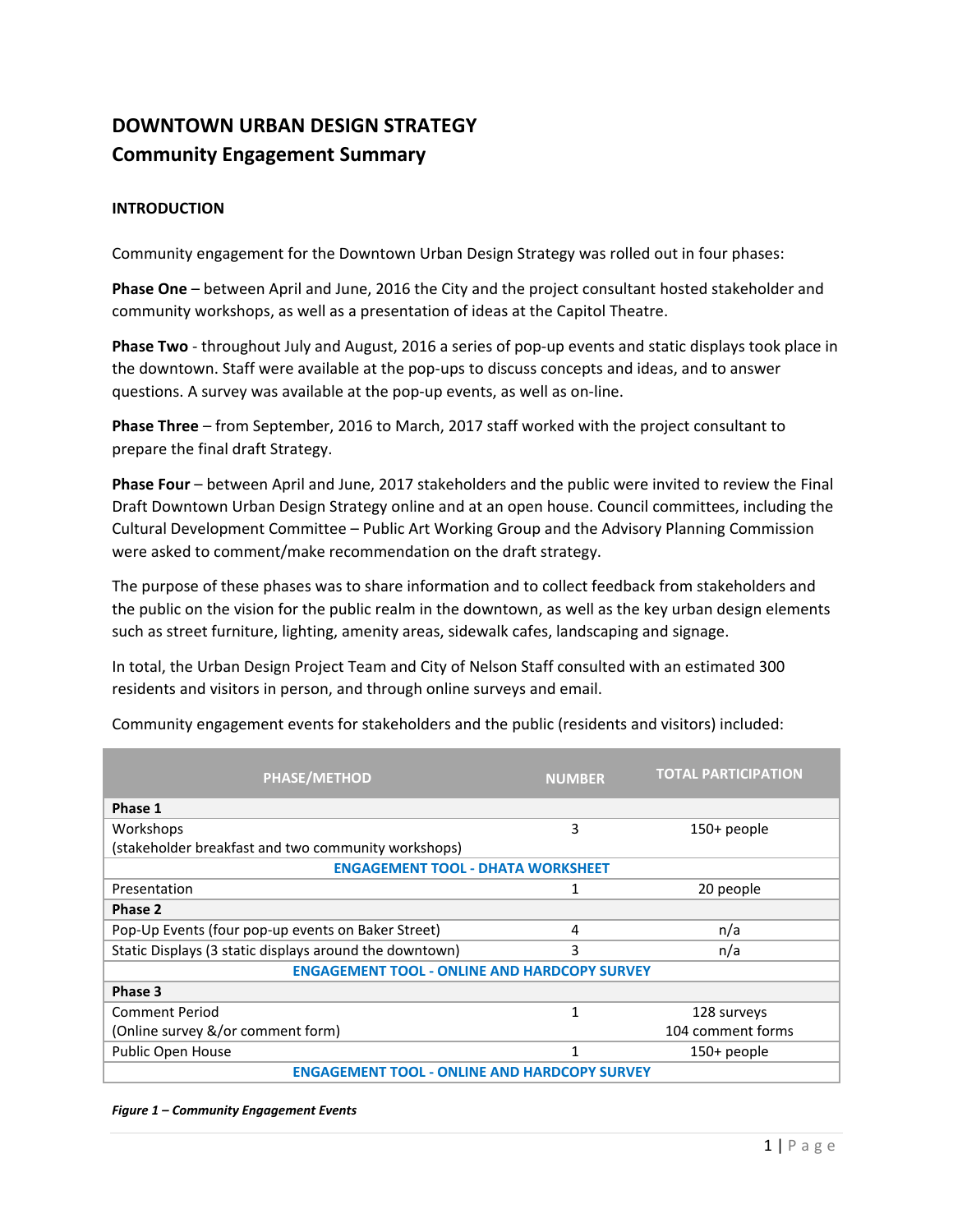Strategies used to communicate with stakeholders and the public throughout this process included:

|                                           | <b>METHOD</b>                                                                                                                                          | <b>DESCRIPTION</b>                                                                                                                                                                                                                                                                                                                  |
|-------------------------------------------|--------------------------------------------------------------------------------------------------------------------------------------------------------|-------------------------------------------------------------------------------------------------------------------------------------------------------------------------------------------------------------------------------------------------------------------------------------------------------------------------------------|
| <b>Face to Face</b>                       | <b>May-July, 2016</b><br>One-on-one meetings with<br>stakeholders                                                                                      | Nelson and District Chamber of Commerce; Cultural<br>Development Committee and the Heritage Working group;<br>Advisory Planning Commission; Nelson and Area Economic<br>Development Partnership; Nelson Business Association; Nelson<br>Street Culture Collaborative; Community Energy Association;<br>Osprey Community Foundation. |
| <b>Meetings</b>                           | Mar-Jun, 2017                                                                                                                                          | Nelson and District Chamber of Commerce; Cultural<br>Development Committee (Public Art Working Group); Advisory<br><b>Planning Commission</b>                                                                                                                                                                                       |
|                                           | May-Jul, 2016<br>Presentations to stakeholder<br>groups                                                                                                | Nelson and District Chamber of Commerce; Cultural<br>Development Committee; the Heritage Working group; Nelson<br>and Area Economic Development Partnership.                                                                                                                                                                        |
| <b>Direct Mail</b>                        | May, 2016<br>Hand delivered 400 letters to<br>businesses and building<br>owners in the downtown                                                        |                                                                                                                                                                                                                                                                                                                                     |
| Website                                   | Jun, 2016<br>Website launch                                                                                                                            | (www.nelsonurbandesign.com). The website included<br>background information, important dates, documents, media<br>links and contact information. It was updated throughout he<br>process & it was used as a tool to gather feedback.                                                                                                |
| <b>Email</b>                              | Apr, 2016 - Apr, 2017<br>Emailed stakeholders and<br>members of the public with<br>information, updates and<br>event invites throughout the<br>project | Sent email invites to stakeholders before every event. Also sent<br>an update email in August 2016 with a summary of the survey<br>responses from the pop-up displays.<br>Sent email updates and invites to members of the public who<br>provided their addresses at workshops and events.                                          |
| Newspaper                                 | Apr, 2016 - Apr, 2017                                                                                                                                  | 2 ads and 3 press releases in the Nelson Star newspaper                                                                                                                                                                                                                                                                             |
| Radio                                     | Apr-Jun, 2016 - Apr, 2017                                                                                                                              | 4 radio interviews on Kootenay Coop Radio and Juice FM                                                                                                                                                                                                                                                                              |
| Jostle                                    | Apr, 2016 - Apr, 2017                                                                                                                                  | Posted information & updates for staff, including important dates<br>for public engagement                                                                                                                                                                                                                                          |
| <b>City of Nelson</b><br>Facebook<br>Page | Jun, 2017 to Apr, 2017                                                                                                                                 | Posted information & updates throughout the project                                                                                                                                                                                                                                                                                 |

*Figure 2 – Communication Strategies* 

### **PHASE ONE – APRIL TO JUNE 2016**

#### *At a Glance*

- $\rightarrow$  Over 170 people participated in phase one.
- → 42 Downtown Health Action Tool Assessment (DHATA) forms completed.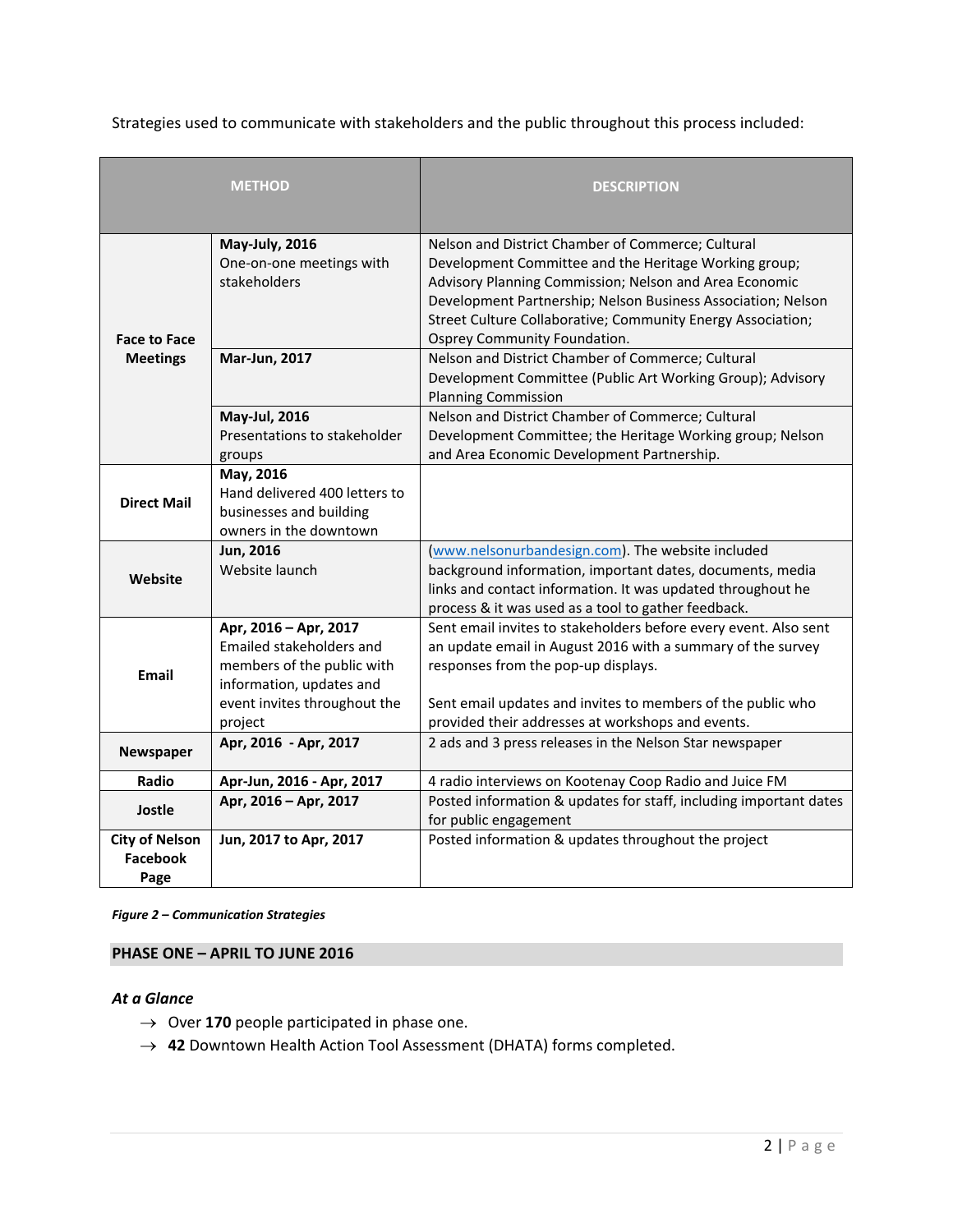- $\rightarrow$  The **majority** of respondents believe that Nelson's Downtown has a distinct character and an identity that represents the heart and values of the community. The rich architectural heritage in the downtown also contributes to its uniqueness.
- $\rightarrow$  68% of respondents think that Nelson currently has a rich and diverse mix of social activities in the Downtown on a regular basis including a farmers' market, festivals, music and events.
- $\rightarrow$  59% of respondents think that there is a clear central point or 'heart' in the Downtown. When asked to identify the 'heart' of Downtown, the majority of residents identified the intersection of Ward and Baker Streets.
- → **62%** of respondents believe that navigating the Downtown is working, but that wayfinding could be improved.
- **81%** of respondents think that the pedestrian realm is somewhat safe and accessible for all people. Suggested improvements include wider sidewalks and/or less clutter on sidewalks, reduced vehicle traffic and greater priority on pedestrians, more greenery, a public washroom and water fountains, more seating, holiday lighting, and a play space for children.

### *Summary of Emerging Themes*

- Emphasis on **multi‐modal transportation** downtown improvements should facilitate better opportunities for transit, walking and biking. Also create better linkages to the downtown from other parts of the city. Reintroduce an electric street car on Baker Street, or a shuttle bus in the downtown.
- **Electric charging stations** are needed.
- **Vehicle traffic needs to be reduced**. Introduce a no‐car zone on Baker St and/or re‐introduce a streetcar on Baker. Less priority on cars and parking, more priority on pedestrians and the environmental benefits of fewer cars (e.g. reduce GHGs, improve air quality and public health).
- **Landscaping** should consider stormwater management. More green space is needed Downtown.
- **Parking** difficult to find; concern that the time limits are too short/too long; more parking is needed; provide parking on the periphery of Downtown (e.g. in Railtown); discourage parking downtown, especially during the summer months; organize parking on the perimeter of the downtown; build a parkade; more parking for motorcycles.
- Downtown businesses need to take responsibility for improvements and upkeep of their frontages. **Awnings** need to be maintained. Hire a coordinator/development officer to help coordinate property maintenance, programming and marketing in the Downtown. Partners play an important role in downtown events and markets. Create incentives to improve downtown business frontages.
- Introduce an **Adopt a Block program** or competitions for the cleanest block.
- Need **public washroom(s) and water fountains** in the downtown.
- More **seating** is needed. **Moveable chairs and benches** should be considered.
- Need **waste and recycling** containers downtown.
- Greater representation of **First Nations** is needed.
- **Public fireplaces** would be nice.
- **Heritage** buildings and elements (e.g. light standards) are important. Recast the light fixtures from the original forms.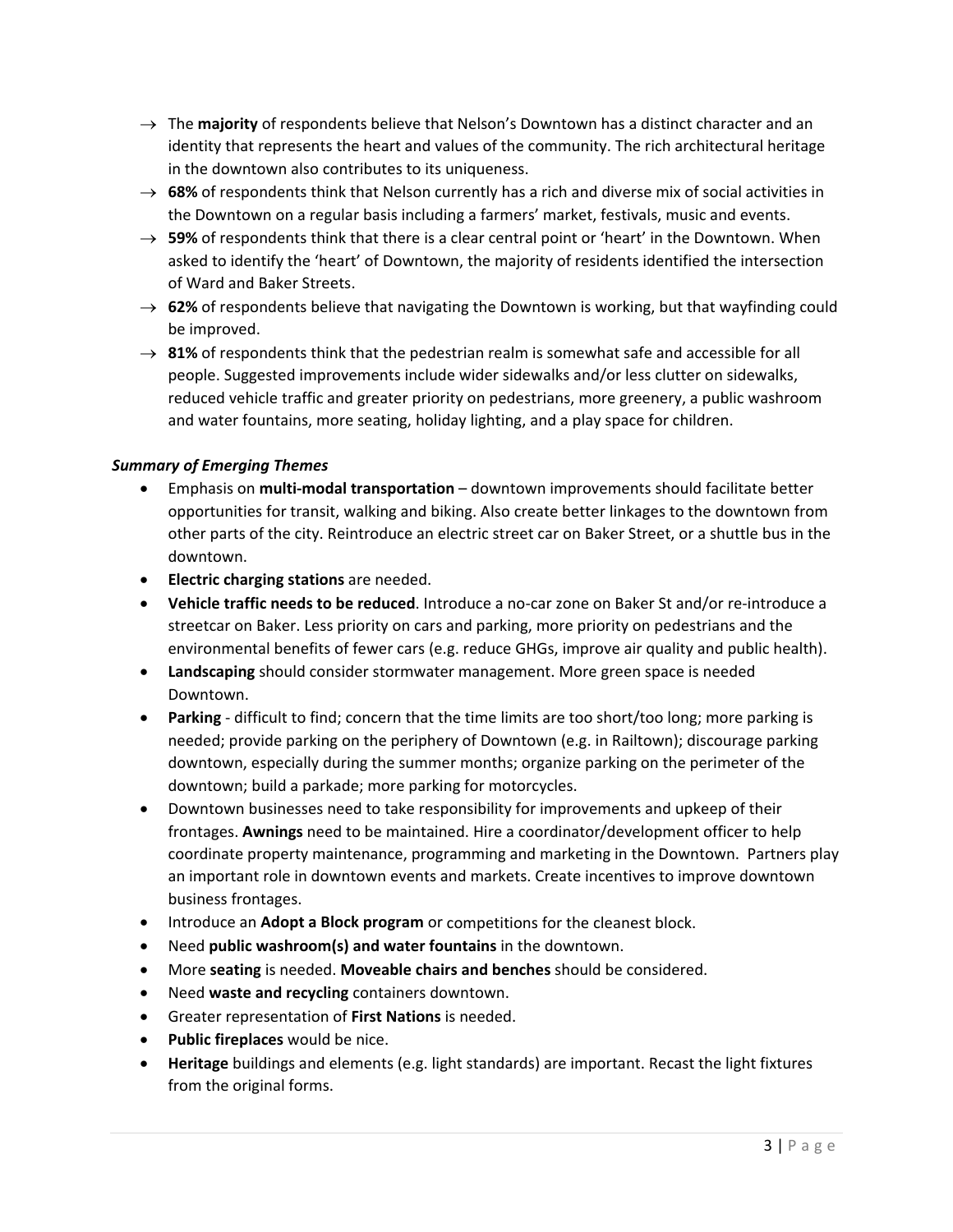- Improve existing **amenity areas** add lighting and seating, and include weather protection. Make amenity spaces welcoming for all people and add more amenity areas in the downtown.
- More **bike facilities** including bike lanes and dedicated parking throughout the Downtown are needed.
- Improve **holiday lighting**. Year-round decorative lighting would be nice. More evening lighting.
- Safe **places for kids** to climb/play/rest outside would be beneficial.
- **Accessibility** can be challenging. Things like curbs, broken or heaving pavement, poor visibility, a lack of night/winter lighting, and poor wayfinding signage are issues.
- **Corner bulb‐outs** create more space and reduce congestion on sidewalks. Bulb‐outs cause traffic congestion and are dangerous (e.g. corner of Hall and Vernon Streets).
- Extend the closing time for **outdoor patios** and don't allow heaters they are a waste of energy.
- A **central 'town square'** is needed. Be cautious when using paving stones, as they can be slippery when wet. Also consider winter snow removal when looking at paving stones.
- **Public art** including murals in the back lanes and mosaic tiles on the social steps in the Hall St. plaza are needed. Employ local artists in public art. Reduce the amount of graffiti.
- Enforcement of regulations for **sandwich board signs** is needed. **Wayfinding signage** is also needed to help people navigate the downtown. The sign at the **west entrance sign to Baker Street** needs improvement.
- Increase the amount of **amenity space** and include more seating.
- No net loss of **parking** in the downtown.

### **PHASE TWO – JULY TO AUGUST 2016**

#### *At a Glance*

- $\rightarrow$  118 surveys completed.
- **61%** of the completed surveys were filled out at the pop‐up events. **Seventeen percent** of the surveys were completed at the static displays and **22%** were completed online through the project website.
- → **64%** of respondents support a more pedestrian oriented intersection at Ward and Baker Streets and **56%** support a pedestrian scramble. Concerns with the scramble intersection include impacts to traffic flow, issues for delivery trucks, compromised pedestrian safety, and congestion. Several respondents indicated that they were concerned that these impacts would result in fewer people coming downtown to shop.
- → **70%** of respondents support the creation of more open space for sitting in the downtown and **44%** support the use of movable chairs in these spaces. In terms of amenity space, some respondents expressed concerns with movable chairs being damaged or stolen, and the potential for these spaces to be dominated by one group.
- → **71%** of respondents support enhancements to existing bulb-outs as a way to create additional amenity space. 60% of respondents support creating new corner bulb-outs in the downtown and **62%** supported creating a bulb‐out at the corner of Ward and Victoria Streets. Concerns raised about the bulb-outs include disruptions to traffic flow, safety for pedestrians, and difficulties for delivery trucks.
- $\rightarrow$  77% of respondents support enhancing Victoria St. by adding trees along the north side of the street.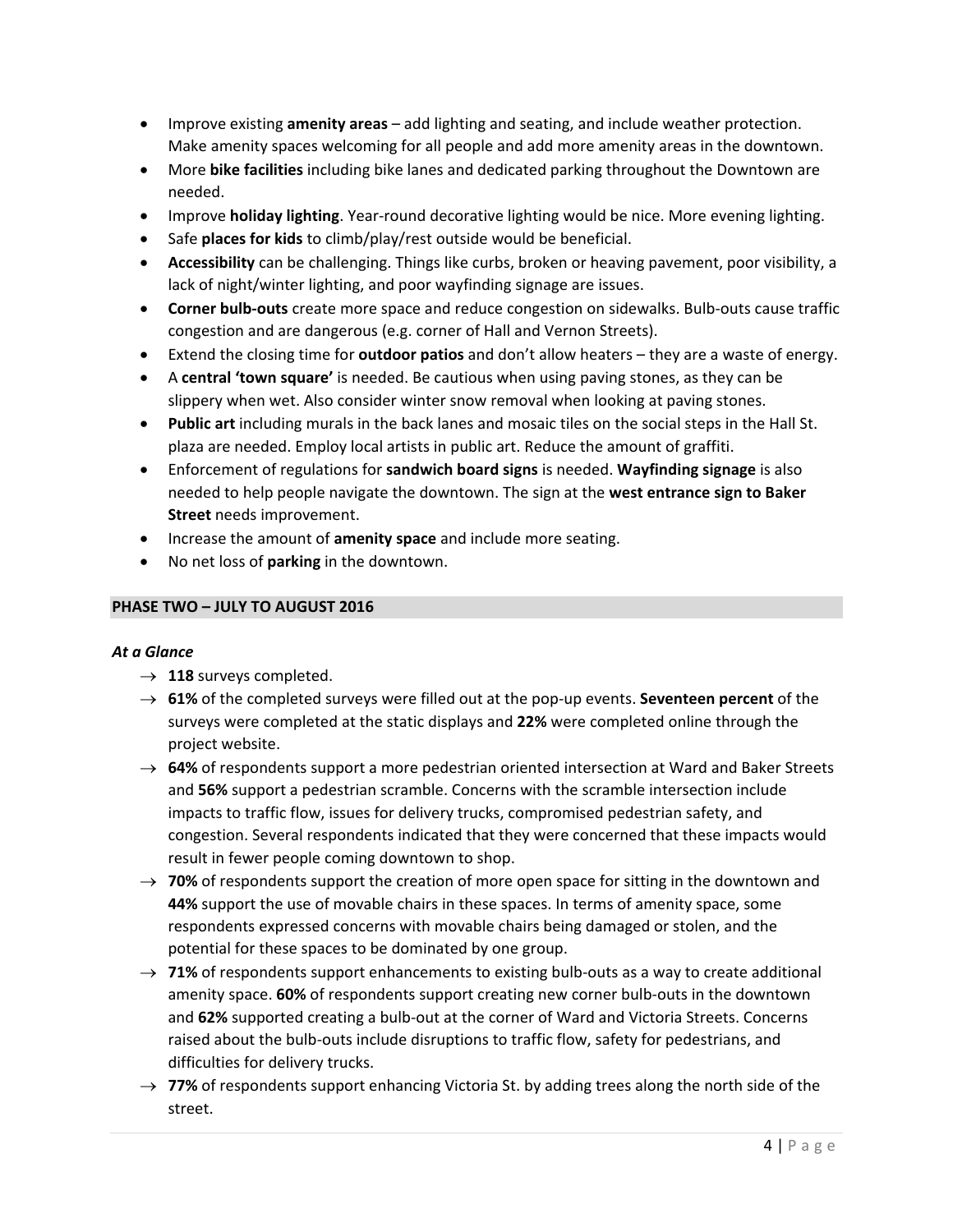- → 57% of respondents support creating angle parking on Ward St., but they caution that it should only be on one side to avoid collisions.
- → **53%** of respondents are somewhat supportive of the use of sandwich board signs in the Downtown. Concerns regarding clutter and obstructed pedestrian movement were discussed, as were safety concerns. Respondents suggested fixed signs might be better, or regulations for the size, design and placement of sandwich board signs might be necessary.
- $\rightarrow$  85% of respondents indicated that they would like to use the back lanes for walking or biking. Suggestions for what would make the lanes more appealing included creating green spaces, incorporating trees and planters, decreasing or managing garbage (and odour), improving lighting, adding storefronts and street food, incorporating public art, using special paving treatments, reducing the number of vehicles, and adding seating.
- A number of respondents expressed a desire for a **car free zone on Baker Street and/or thoughout the downtown.**
	- o Roughly **12%** of respondents throughout the community engagement process indicated their support for permanent pedestrianization of Baker Street (e.g. turning individual blocks, or all of Baker Street into a car‐free zone). They talked about closing Baker Street to through traffic, but allowing delivery and emergency vehicles.
	- o Businesses will benefit from more pedestrian traffic. Europe has streets that are pedestrian only.

### *Summary of Emerging Themes*

- **Bulb outs** should be designed to ensure pedestrian safety, to allow traffic to flow smoothly, and to add inviting amenity spaces. They are not the ideal solution in all cases – consideration must be given to their location. Bulb-outs must allow for loading zones. They can't impede deliveries for businesses in the downtown. Bulb-outs could improve pedestrian safety at the intersection at Ward and Vernon Streets.
- **Landscaping/greenery ‐** is important in the Downtown. The wooden planter boxes have reached the end of their lifespans and should be replaced with appropriately designed planters or large pots. Planted flowers are an important to the beautification of the downtown.
- **Heritage ‐** maintain the heritage character. Keep the heritage light standards.
- **Bike Facilities ‐** make Downtown more bike friendly. Add bike racks and lanes.
- **Parking** parking downtown is a challenge. There is more demand for parking than there is available supply. Add more parking for bikes. Driving and finding parking close to the Downtown is important for seniors. Create parking on Ward St. when the transit station is moved.
- **Electric Vehicles** ‐ create electric vehicle charging stations on Baker Street.
- **Transit** ‐ Move the transit stop from Ward and Baker Streets. Move it to the corner of Victoria and Ward Streets.
- **Loading/Deliveries** ‐ schedule loading (delivery) times e.g. 6‐8am. The loading zone in front of the Capitol should be maintained.
- **Amenity Areas** are an opportunity to build community and they should include more gardens and cafes. Some commercial use of the amenity areas is good to reduce loitering, but they should also be available for public use. A consistent flow of people will help keep the amenity spaces vibrant, diverse and safe.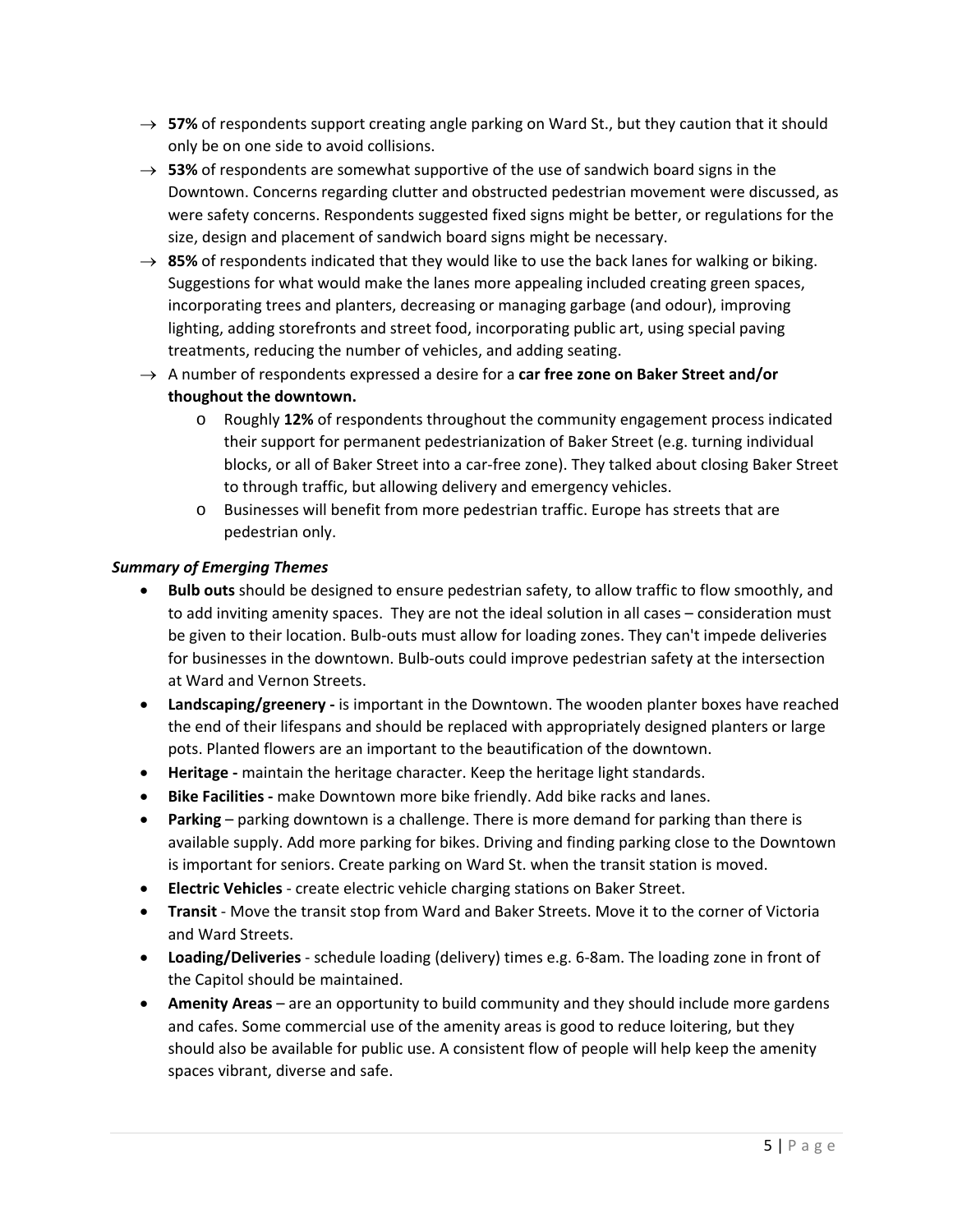- **Moveable Chairs** will create a better Downtown experience. General support for movable chairs, but issues related to their use must be considered including who uses them and for how long, the care and maintenance of the chairs – who will be responsible and will they do a good job, and the location of the chairs and the potential that they might block the pedestrian corridor. Chairs should be colourful and funky. No metal.
- **Lighting** the overhead string lights are nice for special events. There needs to be more consistent lighting downtown – some blocks are darker and they don't feel safe.
- **Signage** it would improve the pedestrian experience if sandwich boards were eliminated. Consistent enforcement of the regulations for signage is necessary.
- **Surface Treatments** ensure that paving stones in the intersection at Ward and Baker Streets are safe and that it is possible to clear snow.

#### **PHASE FOUR – APRIL 2017**

### *At A Glance<sup>1</sup>*

- **124** online surveys received
- **104** comment forms received
	- o **6** comment forms completed at the Nelson Public Library
	- o **98** comment completed at the open house
- **Approximately 150** people in attendance at the public open house

#### *Summary of Support for the Strategy*

- $\rightarrow$  It is good to see that the City is thinking about a vision for the future of the downtown.
- $\rightarrow$  The downtown is a valuable asset and it is important to think about the changes that will take place in the future.
- $\rightarrow$  The downtown is run down it needs updating and improvement. The strategy is an opportunity to make improvements that will benefit residents and tourists.
- $\rightarrow$  Improvements and changes should be authentic and sensitive. They should respect the existing character of the downtown.
- $\rightarrow$  Aging infrastructure needs to be replaced.
- $\rightarrow$  Respecting and maintaining the heritage character should be a priority.

#### *Summary of Concerns with the Strategy*

- $\rightarrow$  The designs are cookie-cutter they look like designs found in other communities. They are artificial.
- $\rightarrow$  The downtown will gentrify over time and the soul of Nelson will be lost. The designs don't reflect Nelson's unique character.
- $\rightarrow$  More consultation is required with the cycling community and individual businesses. There should be more input from local designers.
- $\rightarrow$  Designs do not consider the realities of winter and poor weather. Concerns that key elements won't withstand winter and they will not be maintained or they will be costly to maintain.

 $1$  See Appendix 1 for full survey and comment form results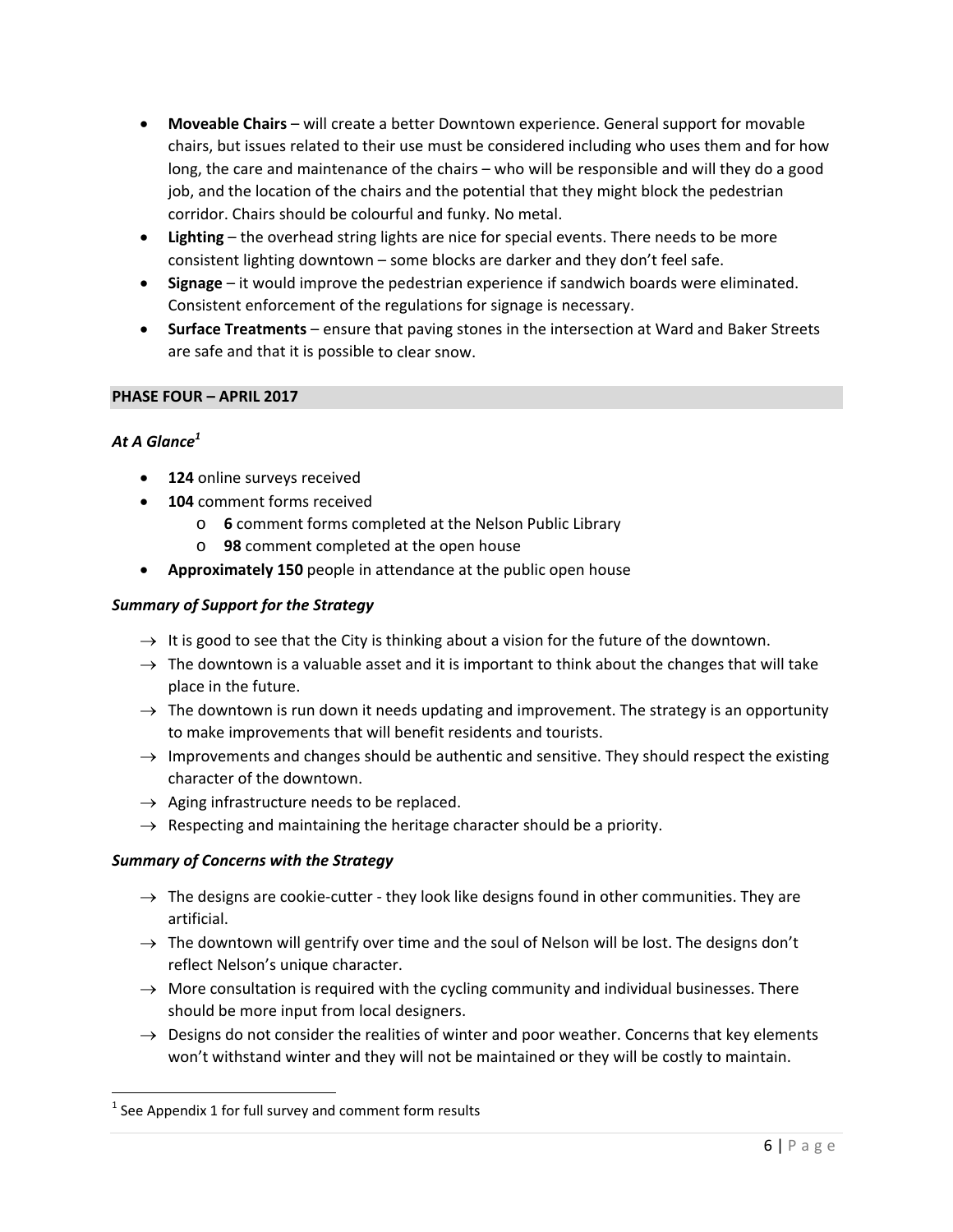- $\rightarrow$  Concern that the City is taking on too many projects. Respondents would like to see the plans for Railtown and Hall Street completed first.
- $\rightarrow$  The City should be directing resources (staff and money) into more immediate concerns such as potholes, water and sewer infrastructure, street paving and snow clearing.
- $\rightarrow$  The City should be focusing on other priorities such as affordable housing and social issues.
- $\rightarrow$  The Strategy is a waste of money.
- $\rightarrow$  Concern that implementation of the Strategy will cost too much and that taxes will go up to pay for it.
- $\rightarrow$  The Strategy caters to tourists, not residents.

#### *Summary of What People Would Like to See Incorporated into the Strategy.*

- $\rightarrow$  People are concerned about the cost to implement the strategy. They would like more explanation of where the money will come from for implementation.
- $\rightarrow$  People would like the strategy to reflect Nelson' unique character. It should ensure that Nelson stays 'real'. The heritage character of Nelson should be maintained.

#### *Summary of Emerging Themes*

- **Local Businesses –** the Strategy doesn't help/support local businesses. Demand for parking is a concern and people may choose to shop in other communities because they can't find parking in Downtown Nelson. Construction will place a burden on businesses and there are no provisions for the businesses near the waterfront.
- **Homelessness, Panhandling and Loitering –** many respondents expressed concern about the number of homeless people in the downtown, and the fact that they are engaging in activities such as panhandling and smoking. People do not feel safe and they are concerned that these activities are keeping residents and visitors away from the downtown. Some respondents believe that the strategy will encourage more loitering and panhandling.

Respondents indicated that they would like the strategy to discuss solutions to these problems. They would like plan to deal with the homeless population downtown.

→ **Transportation** - the focus on pedestrians is positive and respondents liked the idea of wider sidewalks and sidewalk zones. People also like the improvements to cycling infrastructure including bike racks, covered shelters and shared bike lanes. A number of respondents indicated a desire to see separated bike lanes and more infrastructure for electric bikes.

Some respondents felt that the strategy did not go far enough to support more cycling in the downtown.

Some respondents wanted to see more emphasis on pedestrians, including full closures to some of the blocks on Baker Street. Others felt that pedestrian infrastructure is fine and that there are not enough bikers to warrant more investment in cycling facilities.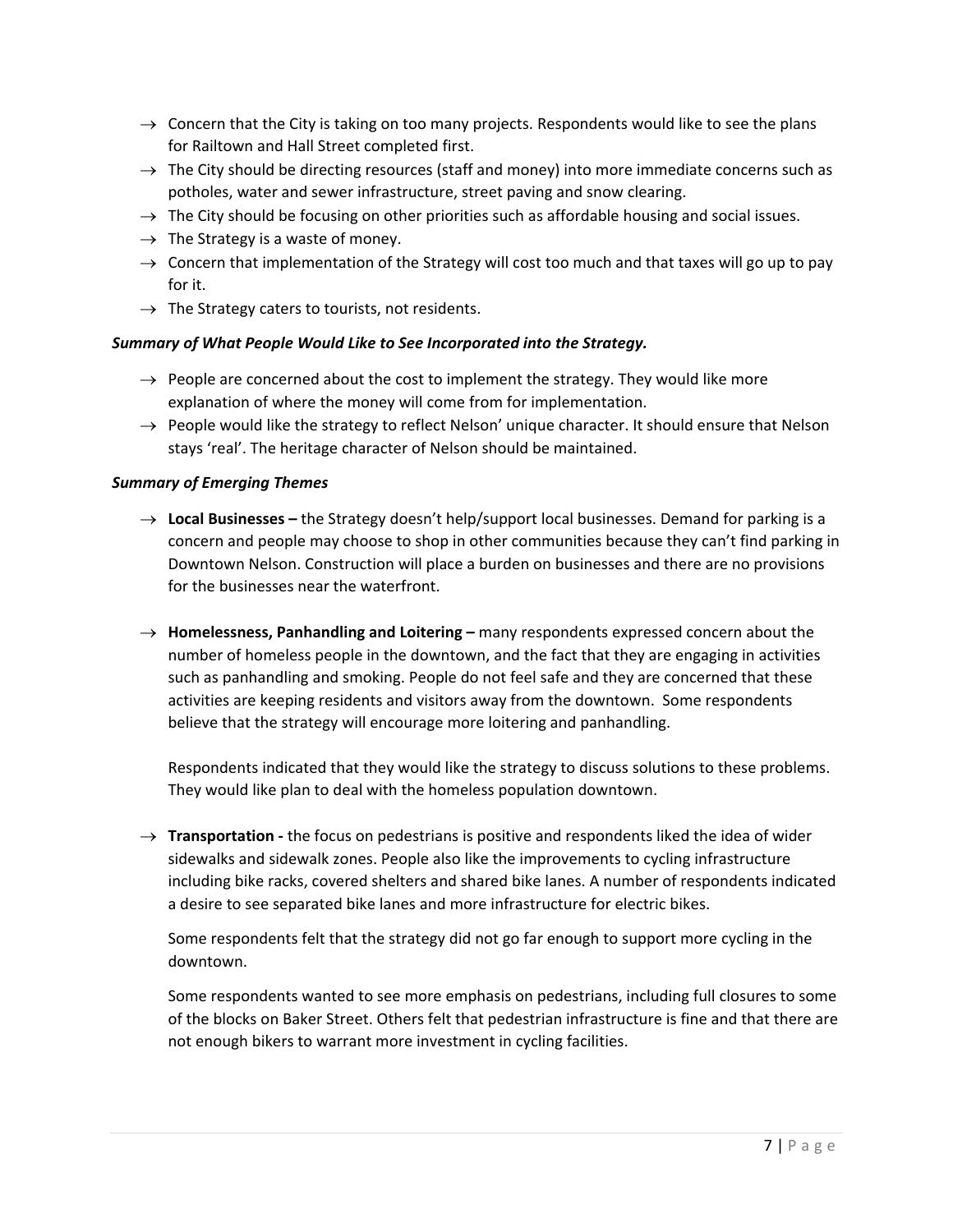Making the downtown more accessible to people with mobility issues, parents with strollers, seniors, and people with disabilities received positive support. Some respondents indicated that more could be done for kids (and families in the downtown).

The idea of an electric street car was popular. A number of respondents requested that the City explore adding a street car on Baker Street that would connect to areas and parking on the periphery of the downtown (i.e. Railtown and the Waterfront). People also recommended that the City explore bike rental programs to encourage more biking in the city.

→ **Traffic** – a number of respondents expressed support for the addition of lights at the intersection at highway 3A and Baker Street.

Many respondents expressed concern about traffic in the downtown and recommendations for corner bulb‐outs, a town square at Ward and Baker Street, and a scramble intersection at Ward and Baker Streets received negative support because of their potential to create more traffic congestion. People expressed concern that the Ward and Baker Street intersection is already busy and the proposed changes would make it busier because they would slow traffic down.

Respondents recommended that there be further analysis of traffic in the downtown and more emphasis on strategies to solve traffic problems. Some respondents supported the idea of making the downtown multi‐modal as a way to reduce vehicle traffic.

- $\rightarrow$  **Deliveries** several respondents raised concerns about how the changes would impact deliveries. The proposed changes (i.e. bulb‐outs, lane improvements, traffic flow, etc…) would have a significant cumulative impact. They would make it difficult for deliveries to continue in the downtown.
- $\rightarrow$  Parking respondents indicated support for more angle parking and they liked the commitment to 'no net loss of parking' in the downtown. Some respondents indicated that they liked the provisions for electric vehicle parking.

Most respondents expressed concerns about parking in the downtown. People are concerned that it is difficult to find parking and they are afraid that the strategy will result in more parking challenges (i.e. the loss of parking stalls). Many people believe that there are not enough stalls to meet current and future demand.

Some respondents were concerned that the strategy doesn't consider Nelson's role within the region, or the fact that many people drive to Nelson from areas outside the city.

Angle parking in the 400 block of Victoria Street would negatively impact the Capitol Theatre.

People would like the City to address parking concerns before they proceed with changes to the downtown, as proposed in the strategy. A number of respondents indicated that they would like to see a parking plan. A number of respondents recommended construction of a parkade.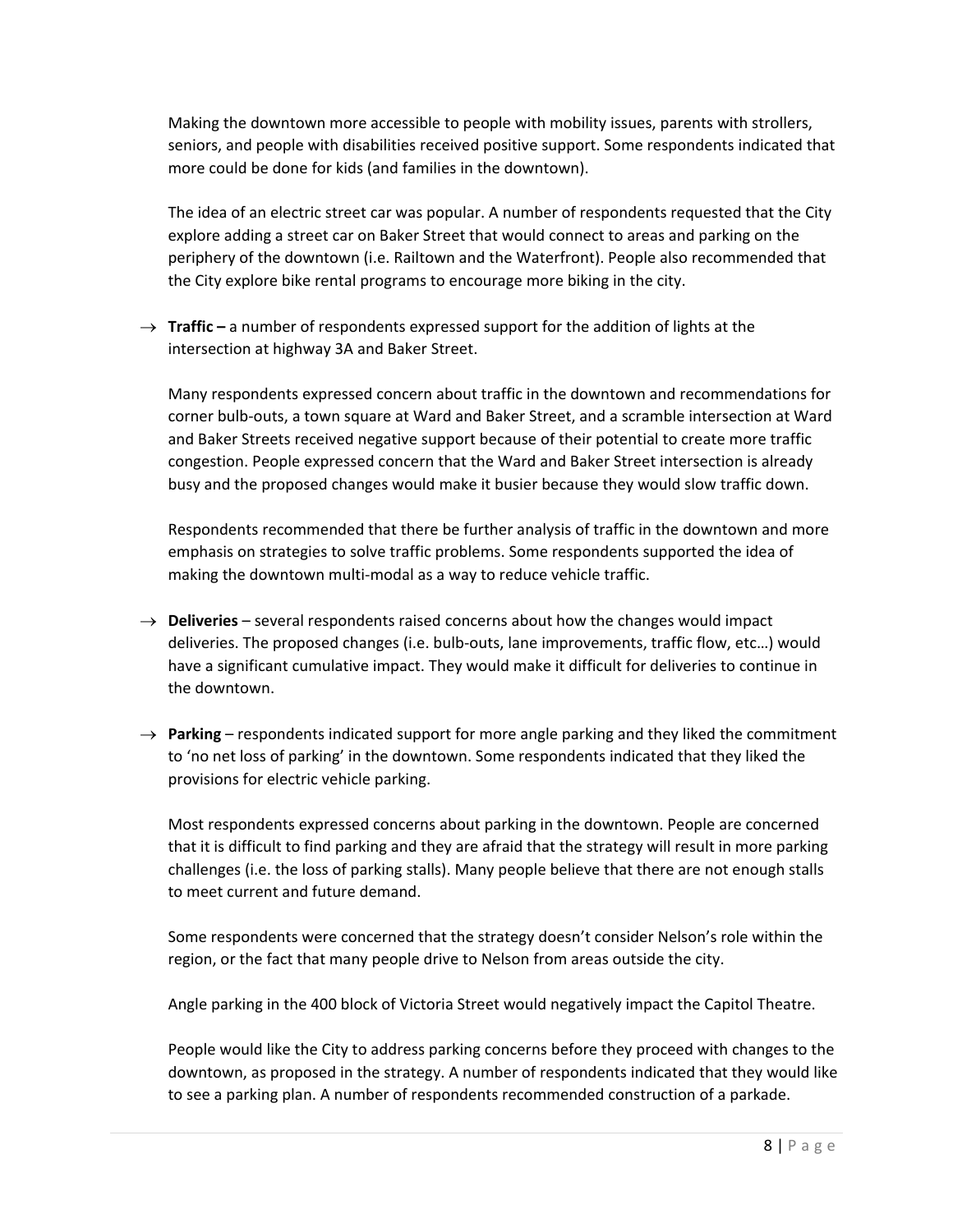- → **Bulb-outs** there was some support for the bulb-outs at intersections, though the majority of respondents expressed dislike for bulb‐outs for the following reasons:
	- o Create traffic congestion (15)
	- o Eliminate right turn, which causes traffic to back up (5)
	- o Unsafe (5)
	- o Don't work (2)
	- o Encroach into bike traffic lanes (1)
	- o Bulb‐outs at Vernon and Hall Streets are dysfunctional (2)
	- o Impacts to delivery trucks (3)
	- o Are confusing (1)
	- o Concerns about maintenance (i.e. snow removal) (3)
- $\rightarrow$  The bulb-outs at the intersection of Hall and Vernon Streets are a concern for many people. They make it difficult to travel safely in a vehicle, or on foot or by bike in that intersection. Some respondents requested that the bulb‐outs be removed.
- → **Amenities** there was support for a range of amenities including improved and/or additional greenery, more seating, upgrades to lighting (including increased lighting), water fountains, and patios. The addition of public washrooms downtown received strong support.
- $\rightarrow$  **Amenity Areas** Respondents indicated support for changes to the amenity areas and specifically the addition of a mid-block crossing and making the spaces functional for more people.

A few respondents cautioned that that mid‐block crossing was removed for a reason and it would be wise for the City to remember the reason before reinstalling the crossing.

A number of respondents did not support the idea of more amenity areas or improved amenity areas (i.e. more seating) because they believe that these changes will result in more homeless people on the streets. Some respondents believe that the amenity areas should be public space and that businesses should not be allowed to use them for sidewalk patios.

→ **Furniture** – Some respondents were concerned about the mix of furniture types. They would prefer to see one furniture style throughout the downtown. Some thought that the furniture would become dated and the styles are too generic.

Concerns with the movable chairs in the amenity areas included:

- o Responsibility for managing the chairs (1)
- o Vandalism and theft (2)
- o Likely to attract street people (1)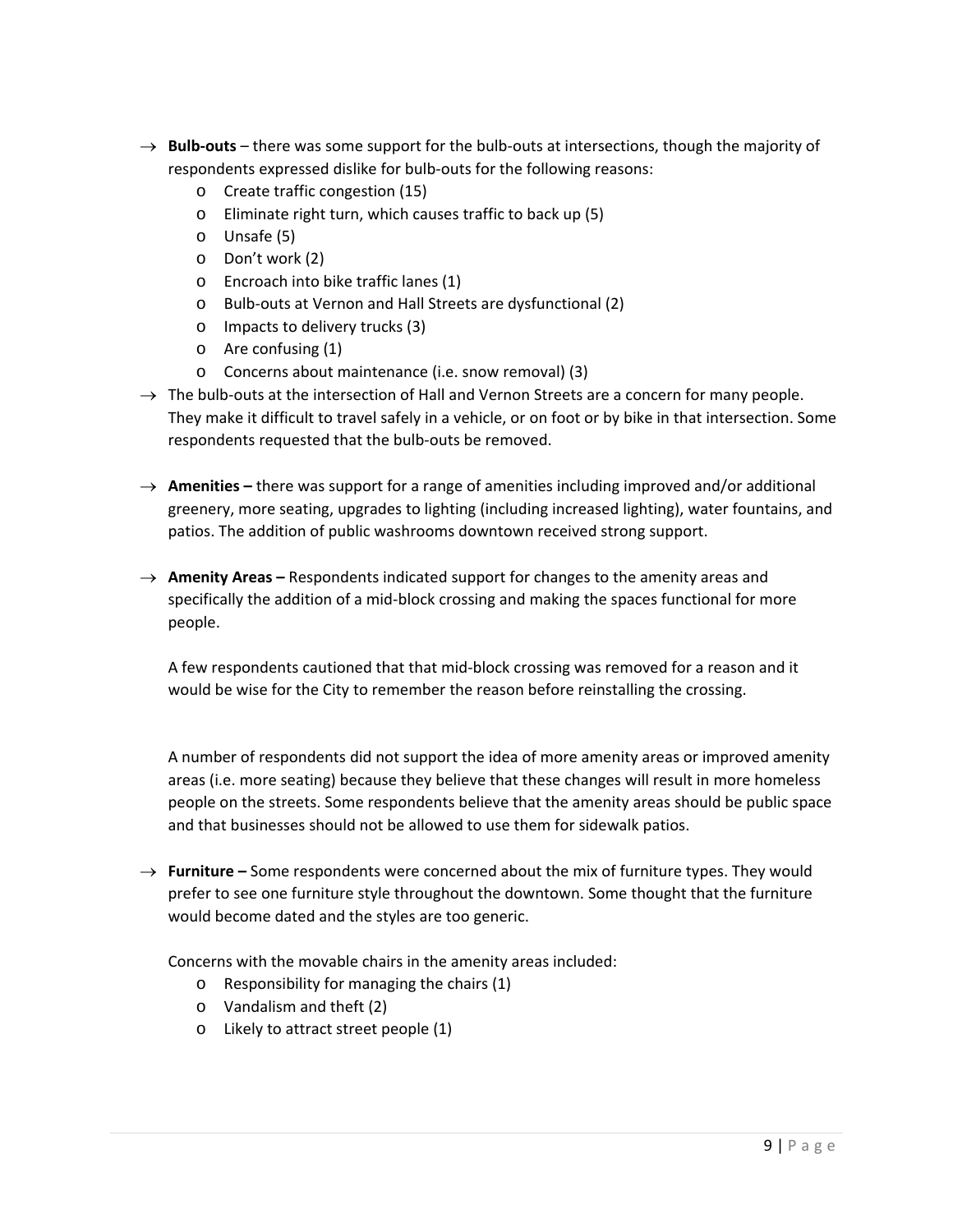$\rightarrow$  **Signage** - there was general support for the elimination of sandwich boards. However, some respondents were concerned that removing sandwich boards would make it difficult for local businesses' to advertise.

Respondents support the idea of wayfinding signage, but several people expressed concern about the proposed design (it looks too much like a resort community and/or it doesn't reflect Nelson's heritage) and the potential negative impacts to businesses (i.e. becoming less visible).

A number of respondents indicated support for the idea of matching grants for signs and awnings.

 $\rightarrow$  **Town Square** – received some support, as did the raised intersection at Ward and Baker Street and the introduction of a 'scramble' intersection.

Respondents recommended consideration of other intersections/areas for the town square. Some suggested locations included the Hall Street plaza.

- $\rightarrow$  **Public Art** there was support for the inclusion of arts and culture in the downtown. Respondents indicated that they like public art and murals, and they would like to the City to support local artists and craftspeople first.
- $\rightarrow$  Lanes there was strong support for improvements to rear lanes such as lighting, public art (murals), and greenery.

Some respondents are concerned that improvements to the lanes will remove employee parking and they will make it difficult for deliveries and waste management.

- $\rightarrow$  Landscaping some respondents expressed concern about the removal of mature trees. Others requested that urban agriculture be considered in the strategy. Some people requested that streams be 'daylighted' in the downtown and there should be an effort to remove hard surfacing in light of what we know about climate change and the increases in precipitation.
- $\rightarrow$  **Transit station** there was strong support for moving the transit station to Victoria Street and respondents liked the idea of redesigning the space to include amenities such as a washroom and bike parking.

A number of respondents indicated that they did not support moving the transit station to the 400 block of Victoria Street because it would disrupt operation of the Capitol Theatre.

Those opposed to moving the station indicated concerns about the ability of transit users to easily access the station. Seniors and individuals with mobility issues may find it difficult to climb up to Victoria Street from Vernon Street or Baker Street.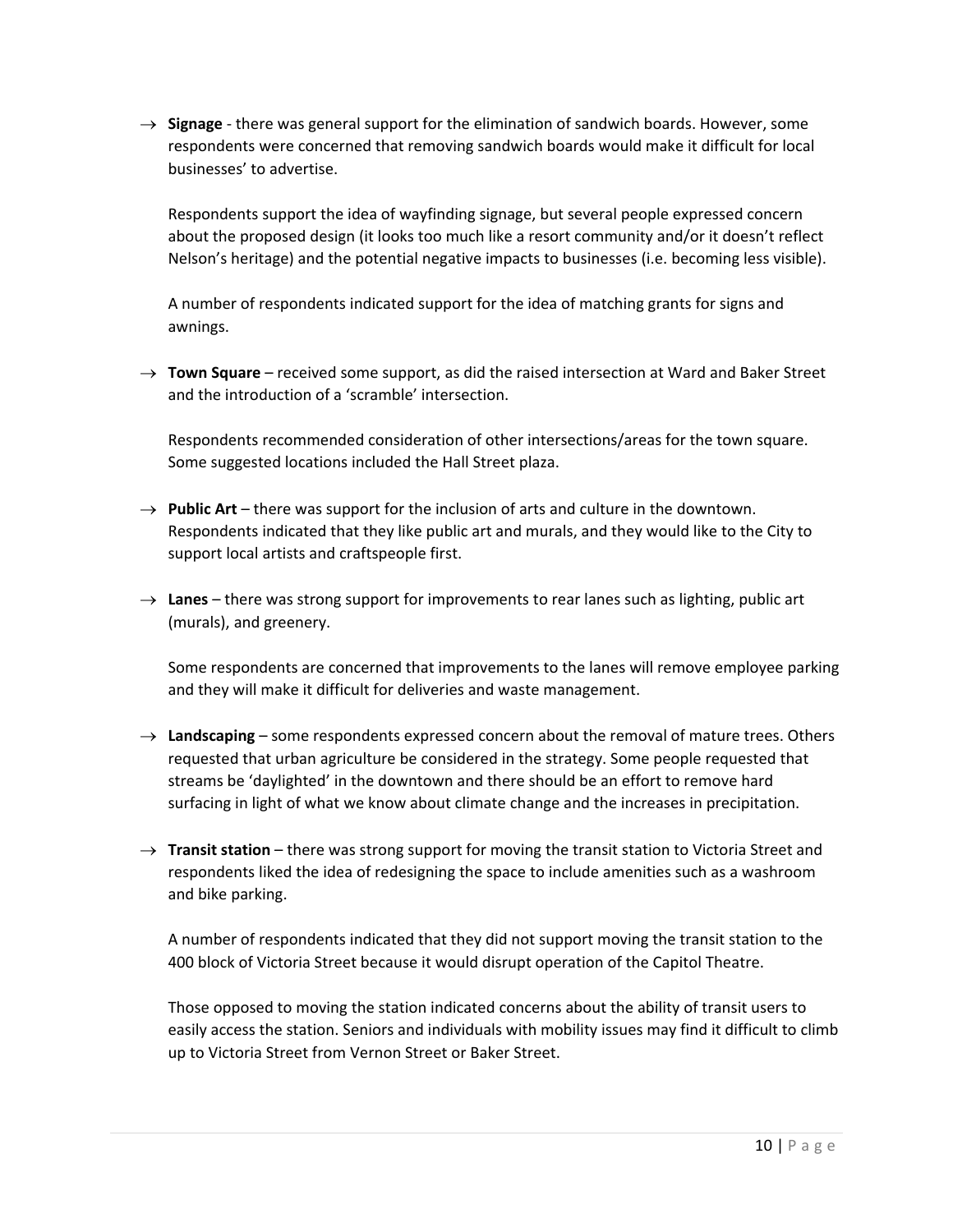Some respondents were concerned that more pedestrian and cycling use in the lanes would conflict with their use to service businesses, provide space for waste collection, and to provide access for utility companies.

- **Use of Pavers on Streets and in Intersections** some people indicated support for the use of unique paving on streets and in intersections. Others were concerned that pavers would be expensive and difficult to maintain, especially during the winter snow clearing is a regular occurrence. Some respondents were concerned that the pavers would make it difficult for cyclists and people with mobility issues to move around.
- → **Accessibility** designs should consider accessibility throughout the downtown. There could be more focus on accessibility in the Strategy.
- **Nelson's Character –** design changes should honour the eclectic nature of Nelson. They should be organic and funky, but also respectful of the City's heritage character.
- → **Implementation** a number of respondents expressed support for the adopt-a-block program, as well as incentive programs (i.e. matching grants) to encourage local businesses and building owners to upgrade their awnings. Some respondents recommended partnerships with local organizations to help activate the downtown through programs and education.
- $\rightarrow$  **Enforcement of City Bylaws** the City should be doing a better job of enforcing its bylaws for dogs, smoking and signage. The City should have bylaws for maintenance of awnings and canopies, loitering, panhandling, and noisy vehicles.

| TOP 3 PRIORITY FRAMEWORK ELEMENTS | <b>NUMBER OF VOTES</b> |
|-----------------------------------|------------------------|
| Respect for heritage              | 93                     |
| Multi-modal transportation system |                        |
| Pedestrian priority               | 79                     |

*Figure 3 – Top 3 Priority Framework Elements Voted on by Survey Respondents*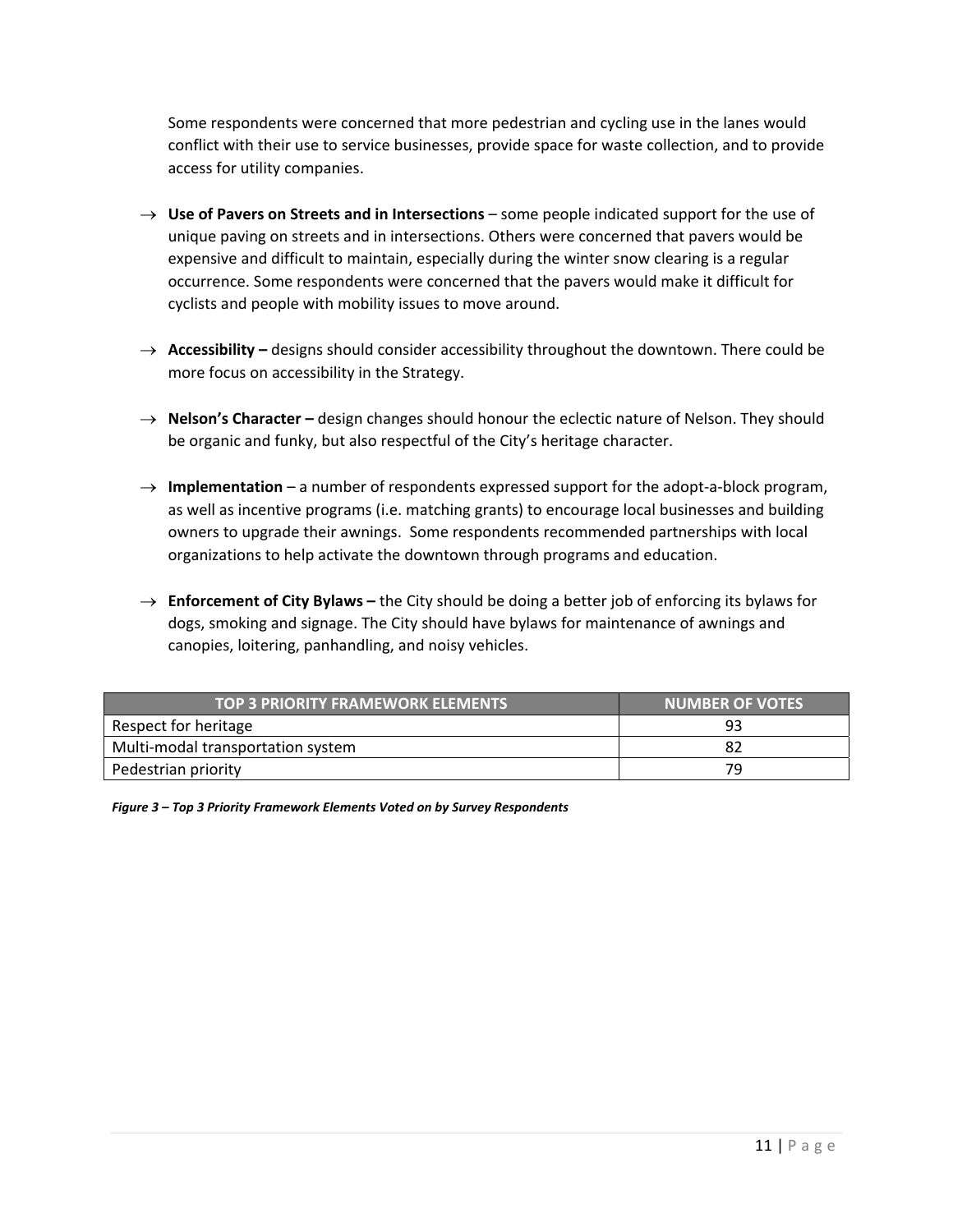### **APPENDIX 1 – SURVEY AND COMMENT FORM RESULTS**

### *WHAT DO YOU LIKE ABOUT THE DRAFT STRATEGY?*

#### **General**

- Plan to clean up Baker Street (5)
- Plan recognizes downtown as a valuable asset in our community (1)
- Plan is consistent with European cities (1)
- Making the area more user friendly (2)
- The focus on safety (1)
- **Strategy builds on a philosophy of authenticity and building on Nelson's strengths as a city (1)** 
	- o Strategy will allow the City to progressively plan for the future of this character town (1)
	- o Highlighting heritage without being a 'theme' town (1)
- Priority on Baker Street (1)
- Public involvement consideration of diverse voices (2)
	- o The concerns of businesses and residents have been heard and considered (2)
- Consideration of many issues parking, panhandling, business needs, sustainability, etc… (2)
- $\bullet$  Fixing infrastructure (4)
- $\bullet$  Strategy presents a plan with goals (1)
- A number of consistent elements (4)
- Baker Street needs an overhaul and this is a good start (7)
	- o A sensitive makeover would improve the downtown experience for residents and tourists (1)
- $\bullet$  The strategy is creative (1)
- Plan has the potential to make the downtown comfortable and modern (1)
- Strategy is on the right track to allow investment in the city and to allow nelson to stay current (6)
	- o It's a good starting place for discussion (1)
	- o It's allowing discussion on a successful 35 year old strategy to make the downtown a draw for community and visitors (1)
- Renewing old things and looking to improve maintenance (1)
- Adopt a block program to hold business owners accountable for maintenance (1)
	- o Businesses should keep their premises' clean and in good repair (1)
- Like the idea of eliminating outdoor retail displays (2)
- Like the blend of heritage and contemporary (1)

#### **Transportation – How People Get Around**

- Vehicles
	- o Limiting car use on Baker Street (1)
	- o Liked the reduced speed limit (1)
- **•** Active Transportation
	- o Emphasis on pedestrians (19)
	- o Emphasis on pedestrians and cycling (5)
	- o Unified design that facilitates walking and cycling (1)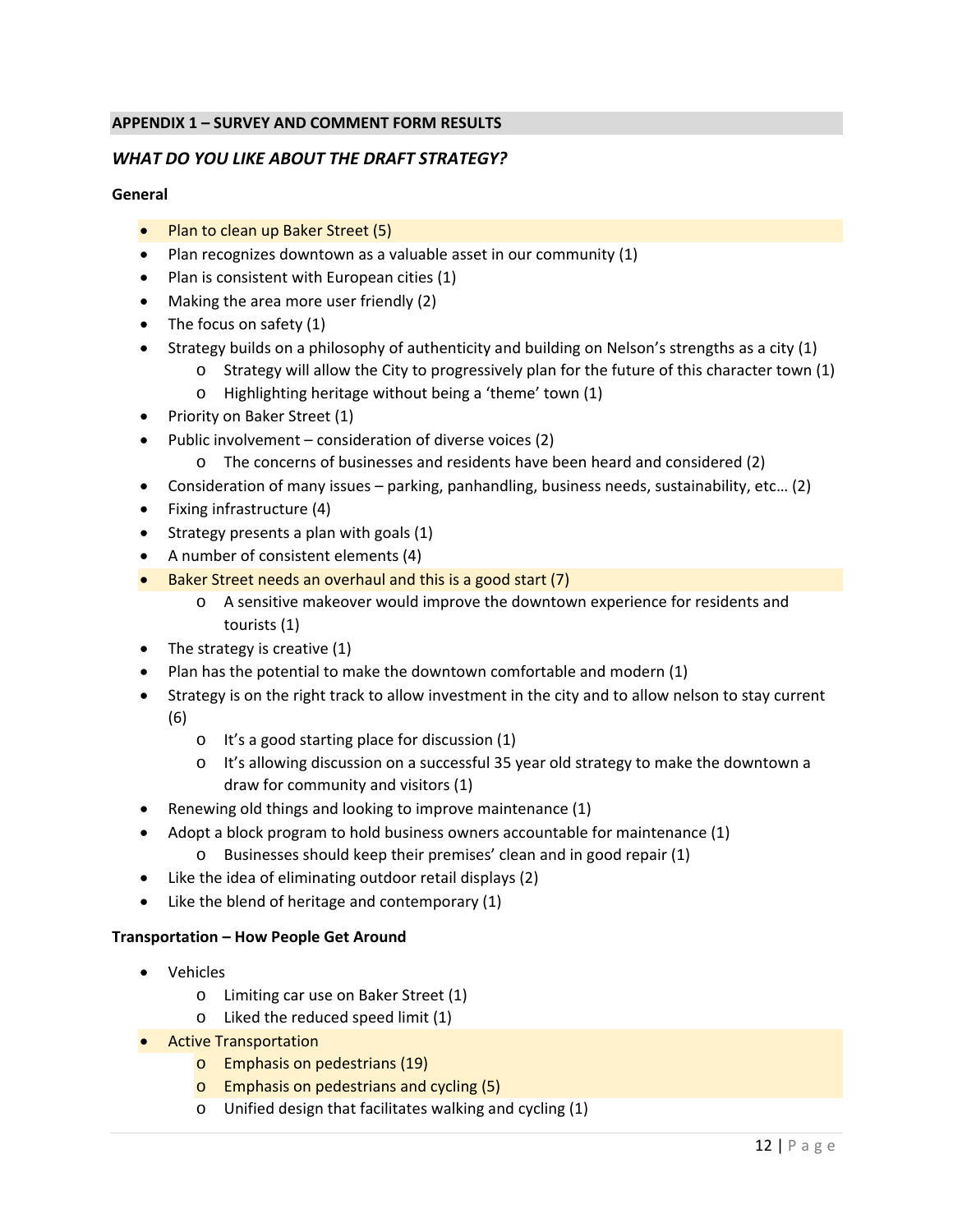- o Makes the downtown safer for pedestrians and cyclists (1)
- o Increasing accessibility for wheelchairs and assistive devices (1)
- o Encouraging biking (5)
- $\bullet$  Bulb-outs (3)
- Electric tram (1)
- Proposal for lights at the Highway 3A and Baker Street intersection (2)
- Seasonal closure in 400 block of Baker St (1)
- Traffic calming measures (e.g. raised town square) (1)

### **Amenities for the Public**

- Town square (5)
	- o Use of paving stones (3)
	- o Scramble intersection (5)
- Changes to the amenity areas (4)
	- o Mid‐block crossing (2)
	- o Making the amenity areas more functional spaces for people (1)
	- o Amenity areas give space to restaurants (1)
	- o More amenity space (2)
- Increased planters and greenery (3)
- More open pedestrian space (2)
- More public amenities:
	- o Washrooms (30)
	- o Places to sit (7)
		- **Heritage benches (1)**
	- o Patios (6)
	- o Water fountains (5)
	- o Increased lighting (12)
		- **Proposed lighting options (1)** 
			- Option #1 for all three styles (1)
		- Heritage light standard option (4)
		- **LED** lighting (3)
		- $\blacksquare$  Improved lighting (4)
		- **Catenary lighting (5)**
		- Winter lighting (2)
	- o Sheltered space (2)
	- o Green space (4)
	- o Outdoor eating areas (2)
	- o Shared bike lanes (2)
	- o Bike racks (5)
	- o Bike shelters (3)
	- o Wider sidewalks (3)
	- o Improved crosswalks (1)
	- o Sidewalk zones (1)
	- o Street trees (4)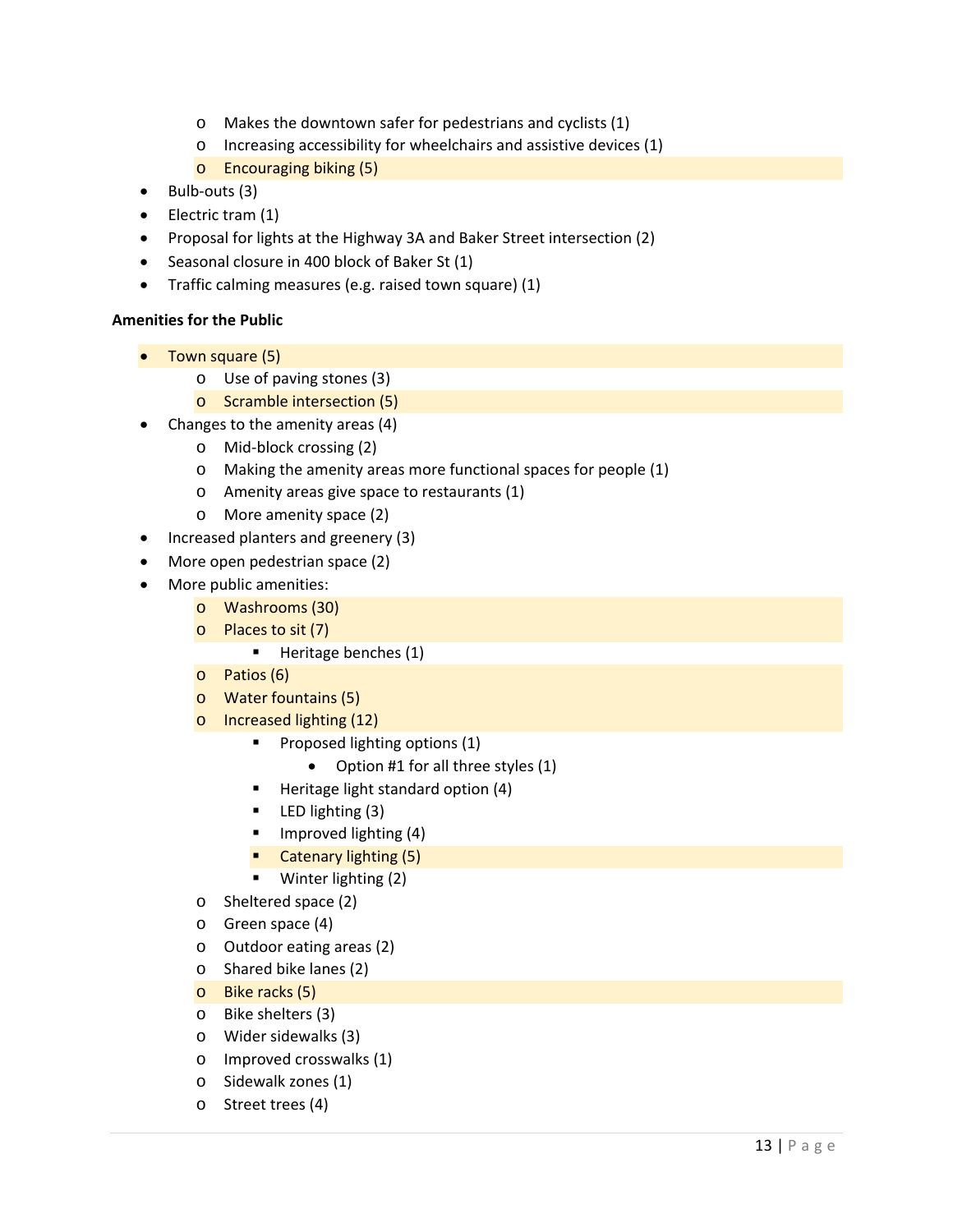- o Updated awnings (1)
- o Car share and electric vehicle charging stations (1)
- o Parking patios (1)
- o Movable chairs (1)
- o Seating (2)
- Overall more amenities on Baker Street (1)
- $\bullet$  Balancing pedestrians and cars (1)
- Improvements to awnings (1)
- Beautification of outdoor space (2)
- Good mix of elements with much thought put into each (1)
- Patios are open and not obtrusive (1)
- Enhancing existing features (1)
- More accessibility in the downtown (1)
	- o Better curbs for strollers and wheelchairs (3)

#### **Signage**

- The recommendations on controlling sign clutter may eliminate messiness and clutter, which are indicators of vibrancy and artistic communities (1)
- Limits on business signage (1)
- Wayfinding (8)
- Like the welcome to nelson signage (3)
- Improvements to signage (3)
- Remove sandwich boards (12)
- Standardized sign area (1)
- Like matching grant idea for signage and awnings (4)
- Awning and canopy recommendations (1)

#### **Murals and Public Art**

- More murals and thoughtful street art (4)
	- o Like public art (3)
	- o Emphasis on arts and culture (1)
	- o Using local artists and craftspeople (4)

#### **Lanes**

- Enhancements to lanes i.e. murals, seating, etc… (13)
	- o Encouraging more businesses in the lanes as an affordable alternative (1)
	- o Better lighting (1)
	- o Changes to encourage more use (2)

#### **Transit Station**

- Transit station
	- o Moving transit station (11)
	- o Redesigning transit station (3)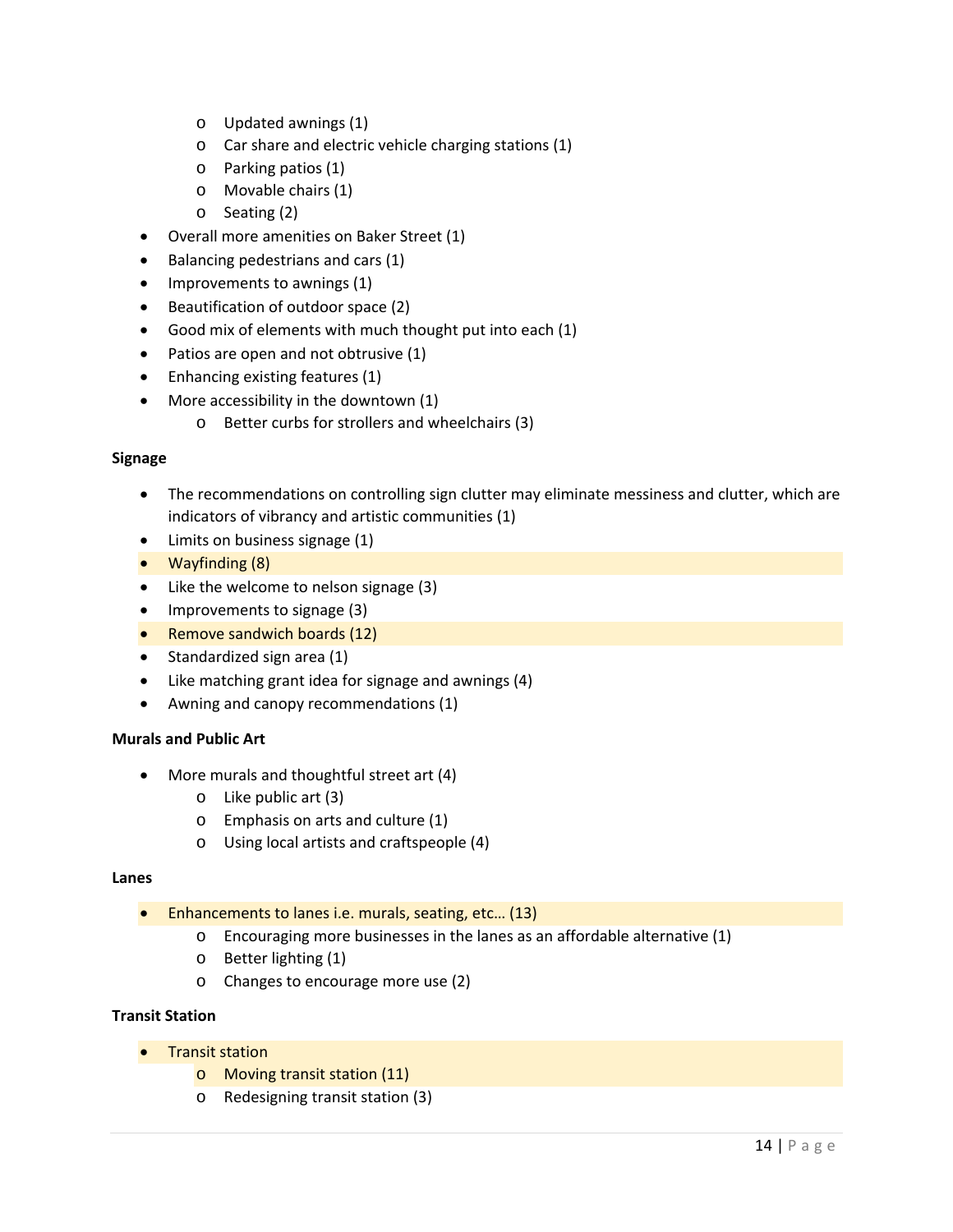#### **Heritage**

- Maintaining heritage (6)
- Refreshing what is aging, but not committing to a specific time period ‐ not becoming obsessed with the heritage theme (1)

 $\bullet$ 

#### **Furniture**

- Like Baker Option #2 (1)
- Vernon Option #1 (1)
- Victoria and Cross Streets Option #1 (1)
- Unique furniture and feel on Vernon St (1)

#### **Landscaping**

- Container plantings/baskets (1)
- Flowering trees (1)

#### **Parking**

- Adding angle parking (3)
	- o Commitment to no net loss of parking (2)
- Electric vehicle parking (2)
- Car share parking (1)
	- o

### *WHAT DO YOU LIKE LEAST ABOUT THE DRAFT STRATEGY?*

#### **General**

- City can't maintain what it already has (2)
- Plan is cookie cutter mimics designs in other communities  $(16)$ 
	- o Plan takes away historical appeal and replaces everything with modern bland (1)
	- o Looks like a mall design (1)
	- o Looks like forced, artificial disneyfication of downtown (3)
	- o Gentrification (5)
- The loss of the soul of Nelson (3)
- Strategy doesn't reflect Nelson (2)
- Strategy is long and hard to digest (2)
- Lack of vision in recognizing Baker Street as a commercial/retail area and not a park (2)
- Strategy requires more engagement
	- o With the cycling community (1)
	- o Open house should have included a Q&A (2)
	- o More local design input into the Strategy (1)
	- o More input (1)
	- o More consultation with individual businesses (3)
- Feeling that Baker Street is already in good shape. It doesn't need to be 'fixed' (3)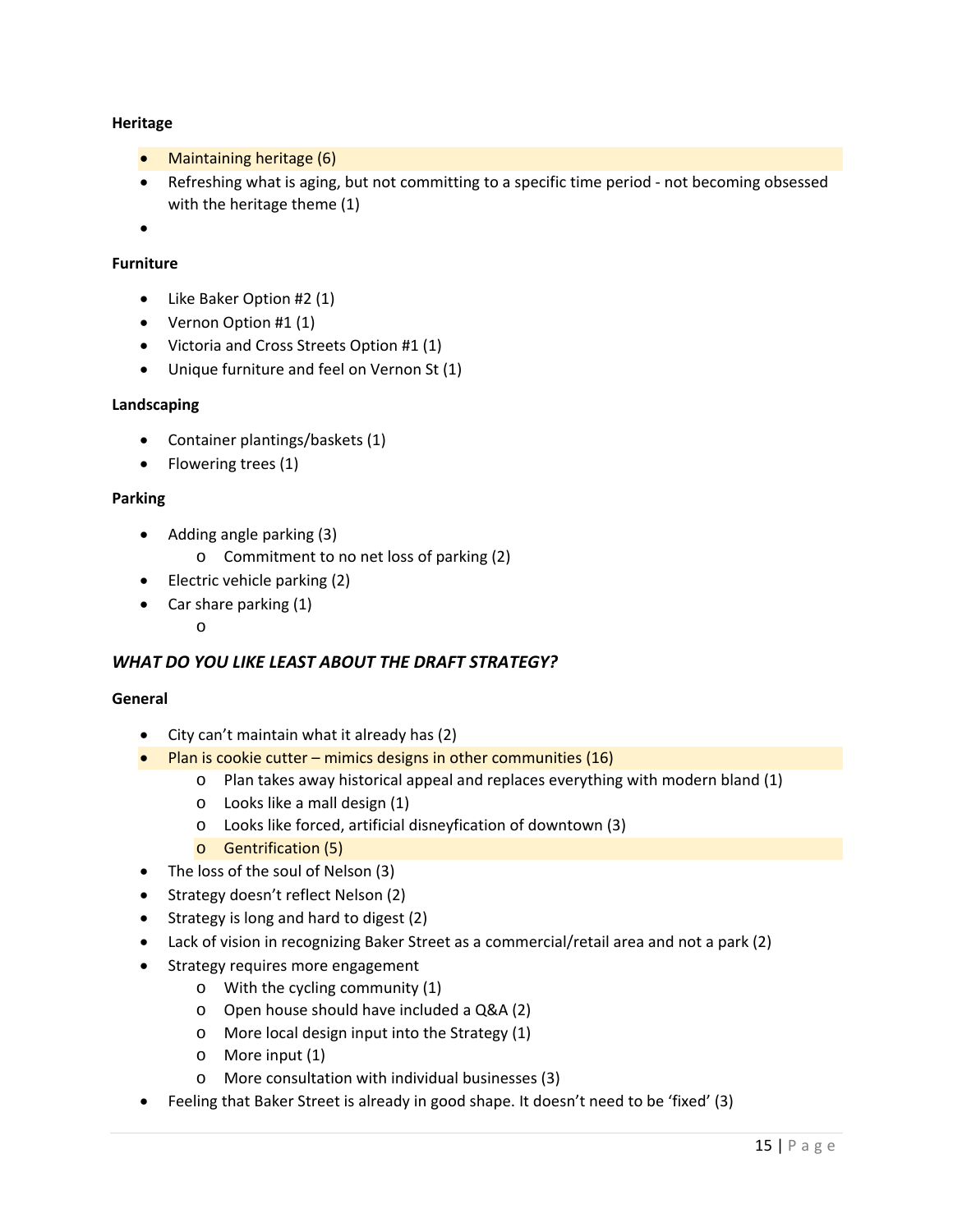- Plan caters to tourists, not residents (2)
	- o Plan doesn't consider needs of downtown residents (1)
- Designs don't consider impacts of winter snow piles, plowing, etc…(7)
	- o Doesn't consider the impacts of poor weather rain, snow, cold (1)
		- o A lot of the design ideas focus on our short summers. What about the rest of the year (1)
- This is not a priority. Low cost or affordable housing is the priority in Nelson (5)
	- o Social issues are the first priority (2)
	- o Strategy doesn't affect real issues (1)
- Plan lacks common sense (1)
- The City needs to space out projects (1)
	- o Too many projects underway (3)
	- o Finish Hall Street first (11)
	- o Finish Railtown (11)
- Concern that work will be done poorly, if it's rushed (1)
- $\bullet$  Strategy is trying too hard. It ignores the potential for organic change (1)
- Don't like the different themes on each street. There should be one theme (2)
	- o The combination of heritage and contemporary is disjointed (1)
- City should focus on other areas that are in more need of repair (e.g. Perrier Road) (1)
	- o Focus on other expenses such as sewer/water infrastructure, street paving, snow removal (4)
	- o Focus on maintaining what we have (1)
	- o Lack of thought about maintenance (1)
- The design details are wrong. They feel fake, faux heritage, not authentic (1)
- Design focus on leisure living and not on practical needs (1)
- Plan doesn't take climate change seriously hard surfacing will not work anymore (1)
- Plan only focuses on businesses and building owners what's in this for residents (1)

#### **Costs**

- The plan is unnecessary  $-$  a waste of time and money (16)
- Cost to implement the plan is too high (22)
	- o Nelson is unaffordable already (6)
	- o Not enough staff and dollars to accommodate (1)
	- o How will plan be paid for (1)
	- o Plan will result in tax increases (3)
		- Tax increases will be passed onto businesses by building owners (2)
	- o Implementation of the strategy will take money away from necessary projects (10)
	- o Who will pay to maintain all the upgrades (2)
	- o Plan will result in more policing costs (1)

### **Local Business Concerns**

- Plan doesn't help local businesses (6)
	- o Plan doesn't tie into the 'lakeside' businesses (1)
	- o Parking demand will burden local businesses (1)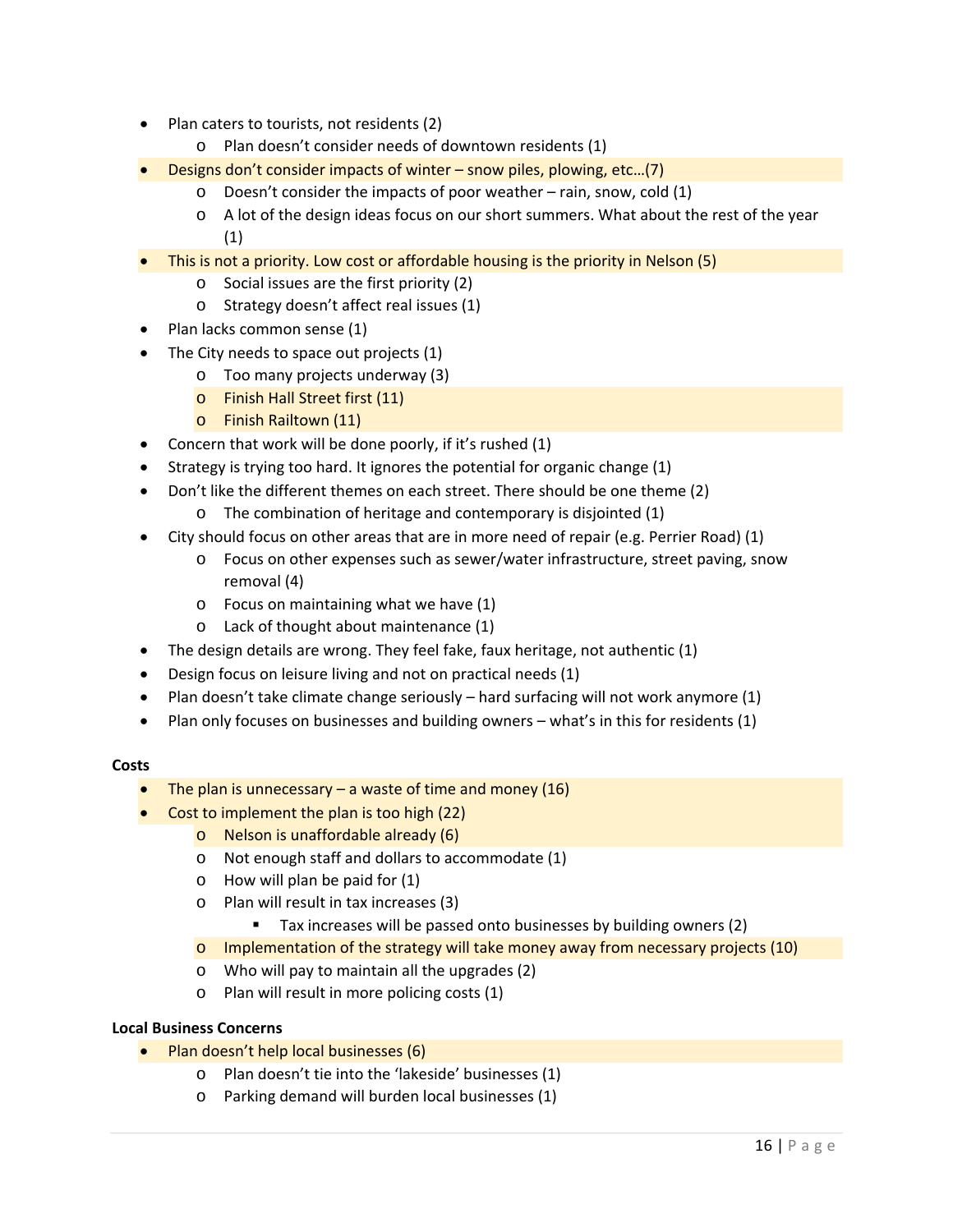- o If parking is removed and the downtown is congested then Nelson will lose business to other communities in the area (1)
- o Construction phase will place a burden on local businesses on Baker St (1)

#### **Ward and Baker Streets Intersection**

- Not enough pedestrian use to warrant a scramble intersection (1)
- No Scramble intersection (11)
- Not enough information about how a scramble works (2)
- Don't like the Town square concept (7)
- No to washrooms in this location (1)
- Don't like sidewalks and road being level prefer curbs to delineate space (1)
- Emphasis on this intersection when other ends of Baker street could potentially be more of a draw in the future (1)
	- o What about the 'plaza' on Hall Street (1)
- Pavers at key intersections
	- o Pavers are expensive and make it difficult for wheelchairs (2)
	- o Pavers are expensive to install and maintain (2)
	- o Durability of pavers with snowplowing & heavy snow (4)
	- o Pavers are not historic to Nelson (1)
	- o They will heave and cause a liability issue (1)
	- o Don't like (2)
	- o No raised intersection (1)

#### **Furniture**

- Mix of contemporary and heritage furniture (1)
	- o There should be one style throughout the downtown (3)
- Movable chairs who will be responsible for them?  $(1)$
- Movable chairs will get stolen or vandalized (2)
- Movable chairs will attract more street people (1)
- Flat glass panel (covering for table) will get covered in pigeon poop (1)
- Many of the ideas will be dated and furnishings will be dated in 5-10 years (1)
- Victor and Stanley bench and Knight Bench both discourage people from laying down (1)
	- o Benches with dividers (1)
	- Generic furniture choices (3)
		- o Don't use off the shelf should be locally designed and built (1)
- Don't like the heritage and transitional furniture styles (1)

#### **Lighting**

- Lighting options are generic (1)
- No contemporary/modern lighting (1)

#### **Transportation**

- Plan still envisions a car centred downtown (5)
- Doesn't address cycling (1)
	- o Shared use lanes are inadequate for commuters (1)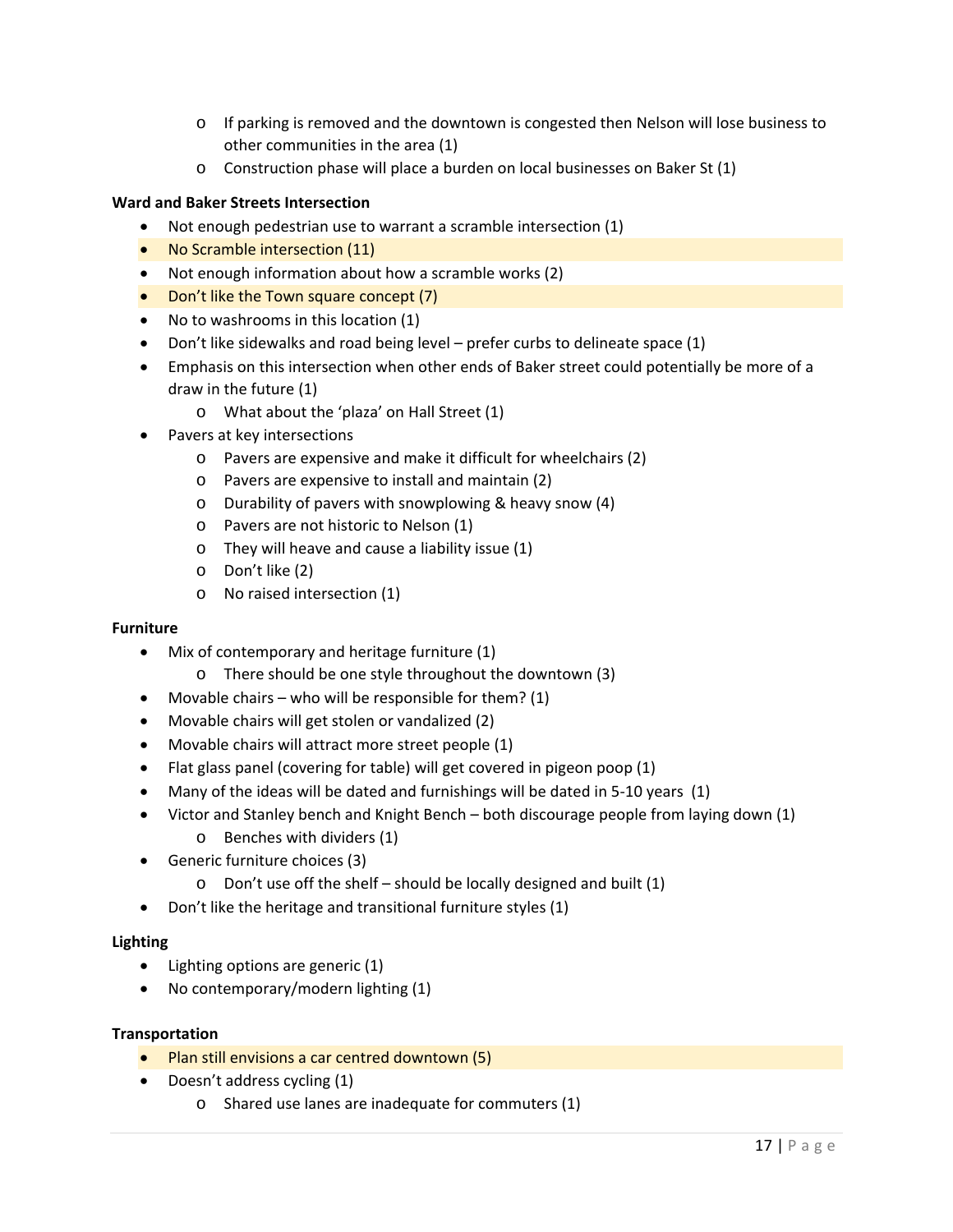- o Doesn't consider ways to increase bike commuting (1)
- o No designated bike lanes in downtown (2)
- Plan seems to favour pedestrians and makes vehicles the 'bad guys' (1)
	- o Too much focus on pedestrians (4)
	- o Pedestrian use in the downtown is not an issue right now people can walk around easily (1)
	- o Too much priority on bikes they have a short season and there aren't a lot of bikers (1)
- Don't like the plans to change 400 block of Victoria to one‐way with angle parking (1)
- Making Victoria St one-way will cause traffic problems throughout the rest of the downtown (1)
- No evidence of research into pedestrian patterns (1)
- No more one way streets (1)
- No mid-block crossing it was removed for a reason (2)
- Be consistent with speed limit  $-$  30km/hr or 40 km/hr (1)
- The cumulative effect of the proposed changes (upgrades to lanes, bulb-outs, shared bike lanes, parking changes) will have an impact on delivery trucks (1)
- No to wider sidewalks (1)
- Need to improve safety at the Hall and Vernon St intersection (1)
- Strategy should recognize that Nelson is a small community and people drive here. It is also a service town for people who live outside the city. They drive to Nelson and they need to get around and find parking (1)

#### **Traffic and Parking**

- Parking
	- o Lack of parking/loss of parking (20)
	- o Reduced parking in summer where will parking be gained (1)
	- o Bulb‐outs take away needed parking (1)
	- o Already a lot of bike parking no need for more (1)
	- o No need for covered bike shelters (1)
	- o Need for more parking (6)
	- o Alternative modes of transportation will not work for people from out of town, unless there is somewhere to park before using local transportation (1)
	- o No plan to address parking demand for customers and employees (7)
		- No plan to address parking for seniors or people with disabilities (1)
			- No solution to parking (6)
	- o Parking patios will be unsafe for pedestrians (1)
	- o Don't like reserved parking for electric vehicles, which are non‐existent (2)
	- o Don't reserve parking for car share vehicles (1)
	- o Parking is important for tourists (1)
	- o Angle parking in front of the Capitol Theater will impact loading/unloading (1)
- Bulb‐outs
	- o Create traffic congestion (14)
	- o Eliminate right turn, which causes traffic (5)
	- o Don't like (29)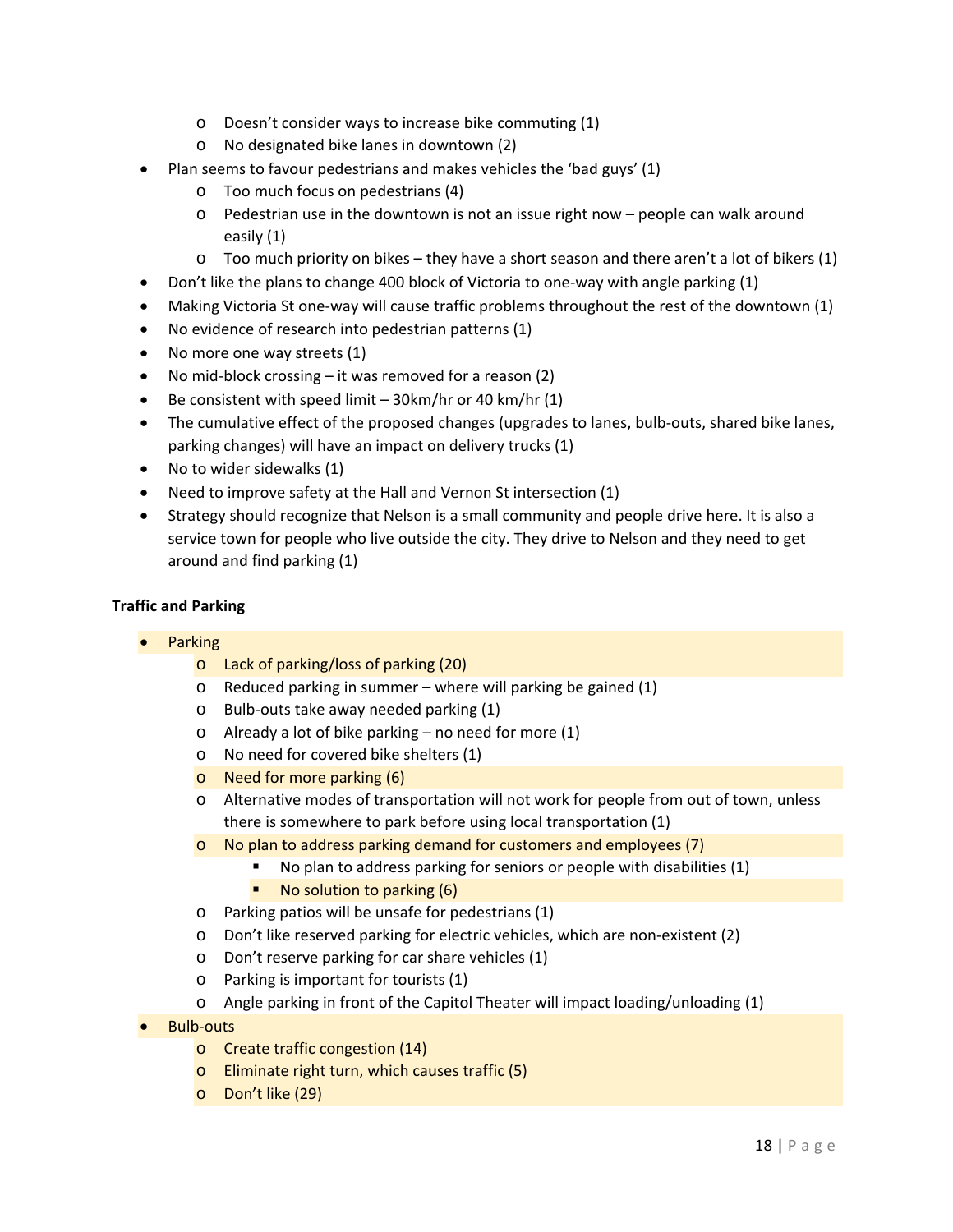- o Unsafe (5)
- o Don't work (2)
- o Encroach into bike traffic lanes (1)
- o Slow traffic down (1)
- o Bulb‐outs at Vernon and Hall Streets are dysfunctional (2)
- o Impacts to delivery trucks (3)
- $\circ$  Crosswalks don't line up with sidewalks ramps are in the wrong spot (2)
- o Are confusing (1)
- o Snow removal blocks the bulb‐outs saw this this winter (1)
- Plan will result in traffic congestion making a bad situation worse (7)
	- o No plan to deal with traffic (2)
	- o Scramble plus bulb‐outs will result in traffic backing up (1)
- No need for traffic calming. Baker Street is quiet (1)
- Concern that fire trucks need access through Ward and Baker Streets intersection (1)
- Concerns about ability of delivery trucks to make deliveries (1)
- $\bullet$  Shared bike lanes should be bike only lanes (1)
- $\bullet$  Bike lanes are a waste of space, especially given the number of people who bike (1)
- There shouldn't be reserved parking for carshare vehicles (1)
- Traffic congestion (1)
- Improvements don't solve traffic issues (1)

#### **Lanes**

- Lanes are for deliveries more thought needs to be given to how commercial delivery vehicles will be affected by the proposed designs (3)
- Lanes are for employee parking (1)
- Lanes can't support amenity areas and benches. How will trucks get past (1)

### **Panhandlers and Homelessness**

- No solutions for panhandlers/street crowd mentioned in plan (16)
	- o Panhandlers detract from a positive retail environment downtown (2)
		- They make the downtown feel unsafe  $(1)$
	- o Panhandlers/street crowd make Baker Street unwelcoming for tourists and residents (2)
	- o Plan seems to be friendly to panhandlers/street people (8)
	- o Plan creates opportunities for loitering (1)
	- o How will panhandling work with the sidewalk zones (1)
- Strategy doesn't consider social inequities changes cater to wealthy residents and tourists, but not to everyday people (1)

#### **Transit**

- Concerns about how the transit station will impact residents on Victoria Street (1)
	- $\circ$  Relocation of the transit station is a waste of taxpayers money (1)
- Concerns about how the changes on Victoria Street will affect traffic flow (1)
- Moving the transit station will make it difficult for seniors who can't walk up hills (2)
	- o Moving the station will make it more inconvenient for transit users (2)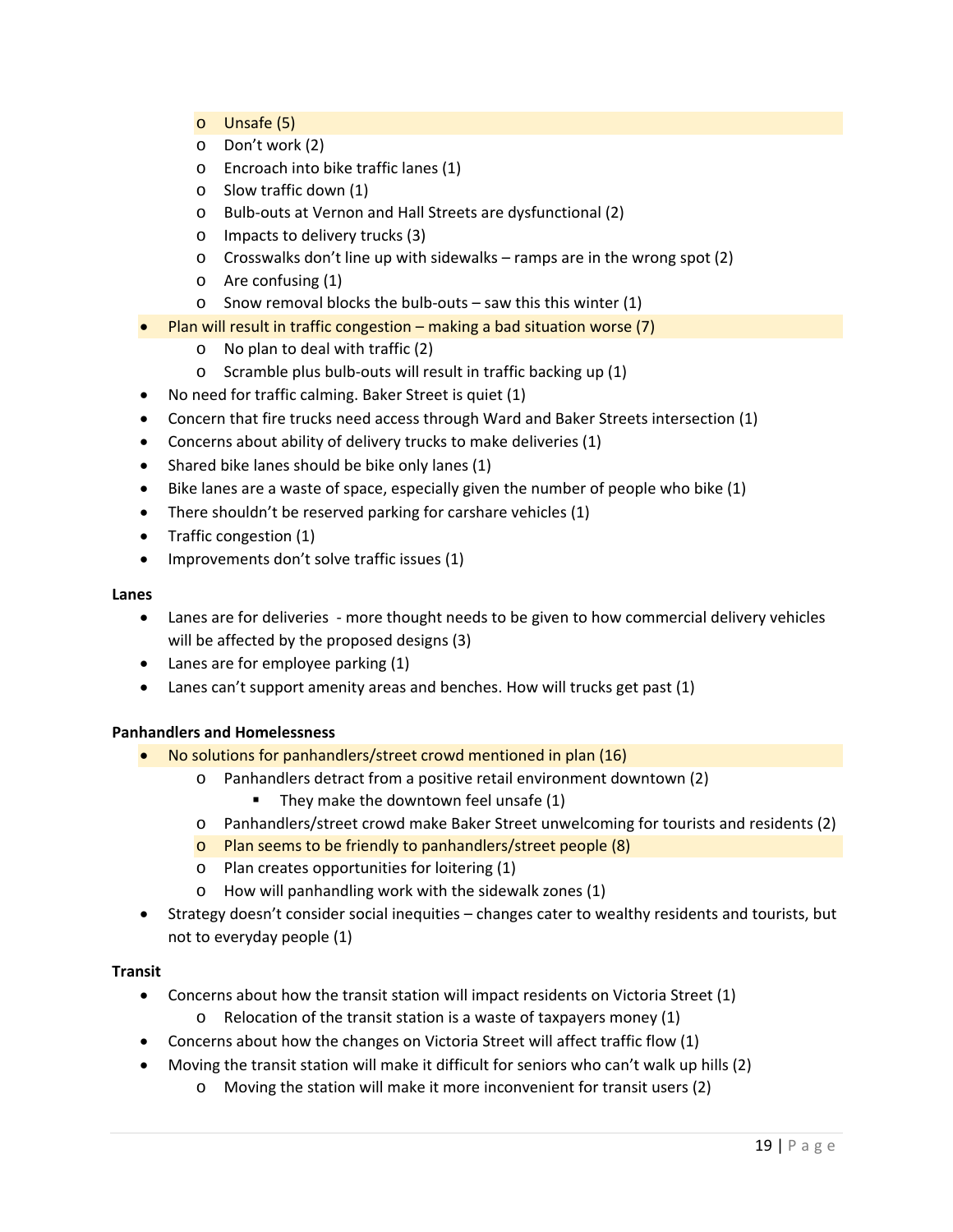- Don't move the transit station (6)
- Don't put transit in front of the Capitol Theatre (6)
	- o Concerned about noise and parking/drop offs in front of the Capitol (2)
- Transit needs to be more efficient in order to support the downtown (1)
- $\bullet$  Plan carefully  $(1)$
- Moving transit station will be too expensive (1)

#### **Signage**

- Sandwich boards should be allowed (3)
	- o Don't like switching sandwich boards for blade signs(3)
	- o Sandwich boards offer current, up‐to‐date info on businesses (1)
- Wayfinding signage isn't needed in Nelson (1)
	- o Doesn't reflect Nelson's heritage (1)
	- o Won't accommodate all of the businesses there are too many (2)
	- o Cost is too high (1)
	- o Looks too much like a resort style (3)
	- o Who will manage the blade signs (1)
- Retail businesses are losing outdoor display space (1)
- Sign requirements are too onerous for businesses (2)
- $\bullet$  Signage requirements stifle creativity will look 'cookie cutter' (1)

#### **Landscaping**

- **•** Landscaping
	- o Removal of street trees & planting of new ones (2)
		- **Concern that trees will not be replanted because businesses complain (1)**
	- o Existing garden installations are not taken care of (1)
- Plantings should be native species (1)
- No so may grasses (1)

#### **Public Amenities**

- Giving up prime real estate for washrooms downtown (1)
	- o No to washrooms at corner of Baker and Stanley (1)
	- o No to washroom on corner of Baker and Hall (1)
- No to expanding outdoor patios (1)
	- o No parking patios (1)
	- o No patios that bump out (e.g. Finley's) (1)
- Amenity areas
	- o No to the idea of bigger amenity areas (3)
	- o Too many amenity areas already (2)
	- o No need for more amenity areas (1)
	- o Concern that proposed changes will limit future commercial use of space (1)
	- o Improvements to amenity spaces will invite more street people (12)
	- o Don't like the table cover (2)
- Don't like the bright coloured murals in lanes (1)
- Lanes should be for access and deliveries not 'lanes alive' (5)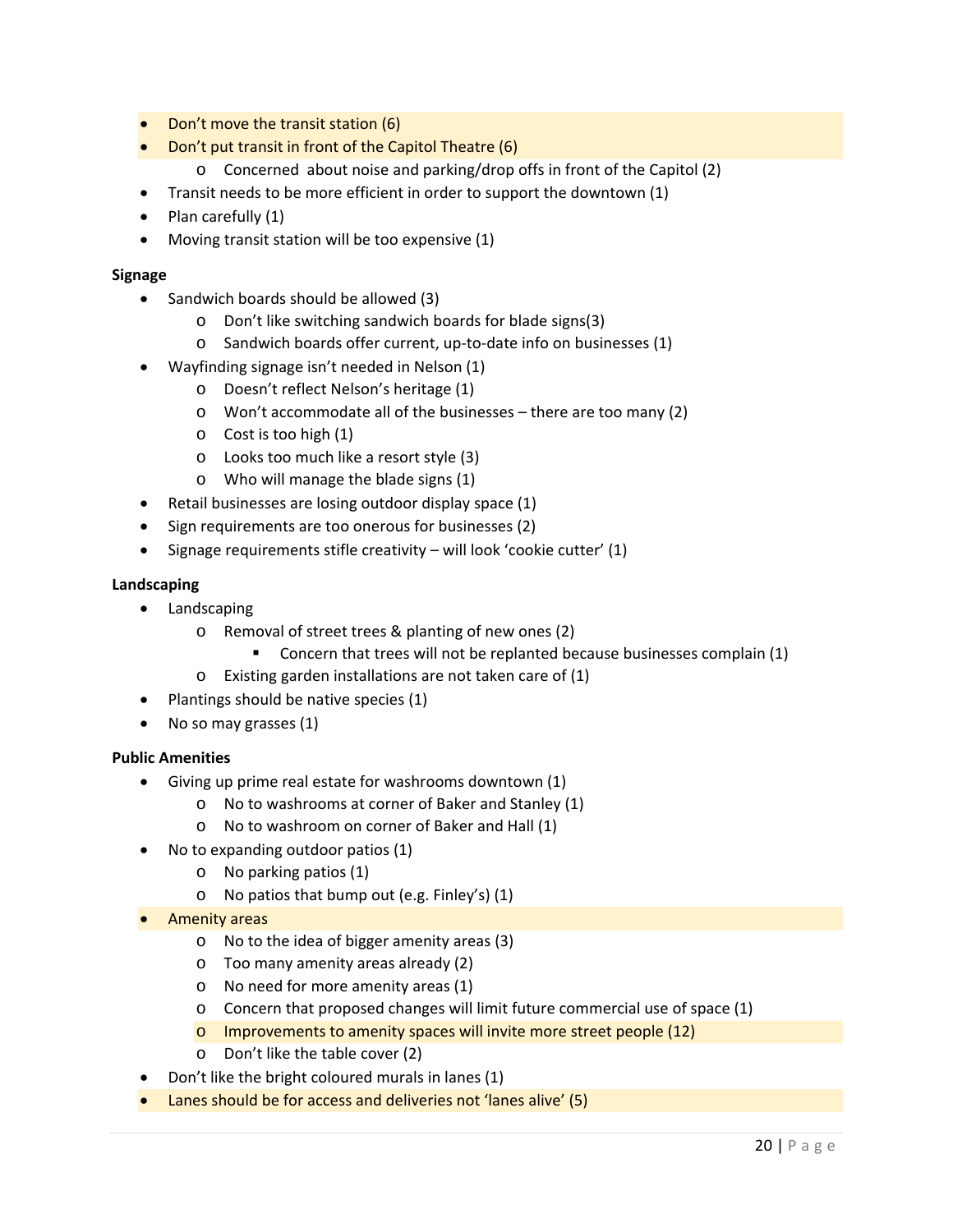- Amenity areas being used for cafés (privatizing public amenities) (2)
- Concern about who will enforce designated pedestrian zone on the sidewalk (1)

# *WHAT IS MISSING THAT YOU WOULD LIKE TO SEE INCORPORATED INTO THE DRAFT STRATEGY?*

### **General**

- More consideration of how different seasons will impact the urban design elements (1)
- Turn Baker and Victoria from Ward Street into one‐way streets (1)
- $\bullet$  Show how the strategy will help businesses (1)
- Better budgeting of tax dollars (2)
	- o Better explanation of where money will come from (3)
- Discussion on housing (1)
- More connection to Railtown (1)
- Input from First Nations (1)
- Daylight streams in the downtown (1)
- Changes need to be authentic so that Nelson doesn't get a 'theme' makeover (4)
	- o Changes must keep Nelson real (5)
	- o Respect for the organic, eclectic nature of downtown (1)
- **Emphasis on residents not tourists (1)**
- More input from local business owners (1)
- Heated outdoor spaces for tourists (1)
- Adopt a block program could include panhandlers who are given incentives to participate (1)
- Strategy needs to reflect the needs of residents in the downtown (e.g. 800 block)  $(1)$
- $\bullet$  Balance beauty with practicality (1)
- A plan to address pot dispensaries (1)
- More emphasis on sustainability (1)
- $\bullet$  Better use of Railtown for market and parking (1)
- Protect heritage buildings (1)
	- o Do a heritage assessment of buildings downtown and recommend upgrades where needed (1)
	- o Keep the funk, but heritage feel (1)

#### **Accessibility**

- The downtown should be accessible for children and seniors (2)
- Different surface material need to be appropriate for all ages and abilities (1)
- More focus on accessibility (2)
- More lighting around the City Hall and Courthouse to improve safety (1)

#### **Landscaping**

- Daylight streams in the downtown (2)
- Remove hard surfacing  $(2)$
- Add urban agriculture (3)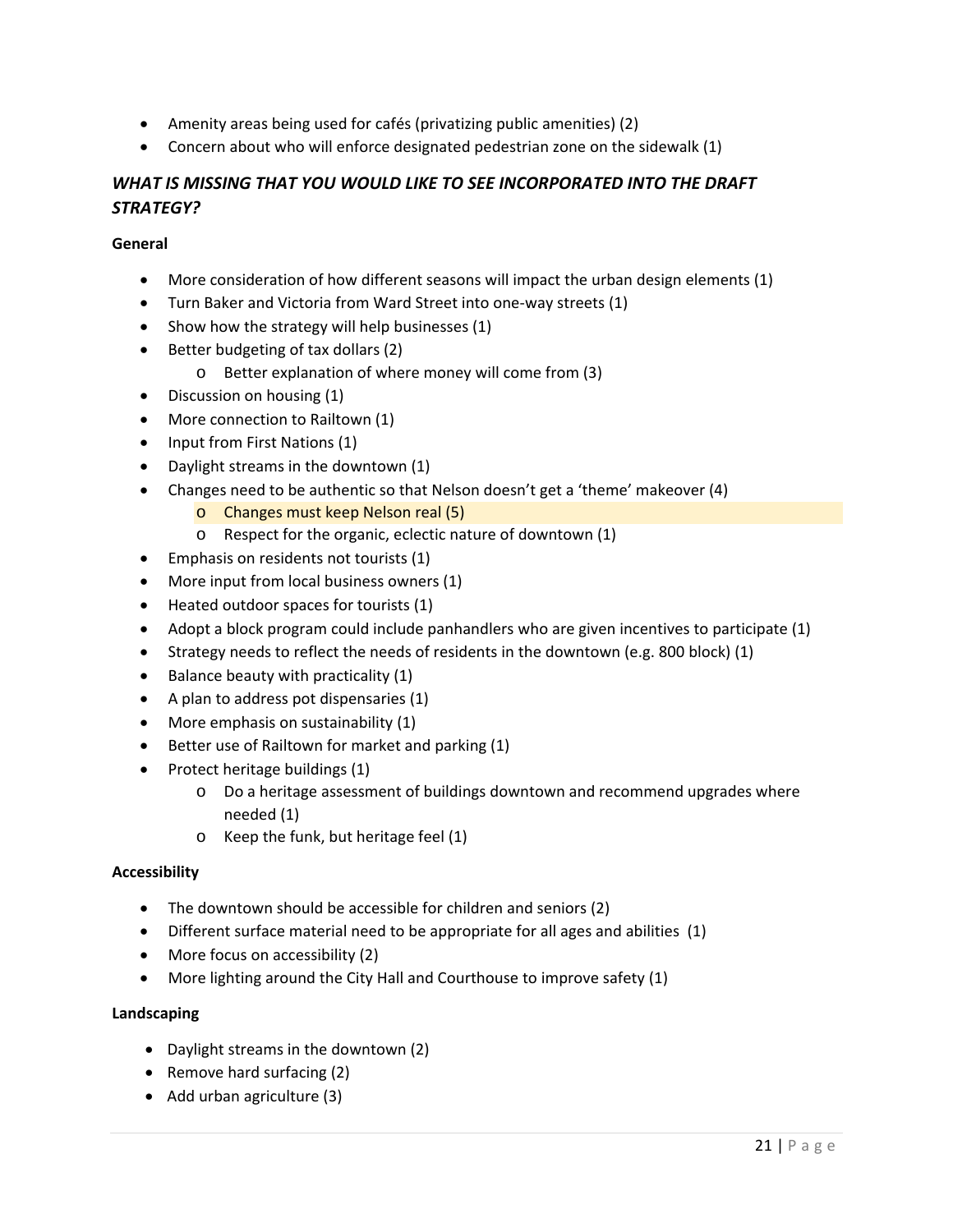- Need green space in the downtown (1)
- Use native plants (1)

### **Traffic and Parking**

- Traffic analysis (1)
	- o A way to address traffic (2)
	- o More emphasis on transportation solutions that include other modes of transportation (1)
	- o A strategy to minimize traffic downtown (2)
	- Lights at the corner of Victoria and Stanley (1)
		- o Improve intersection at Victoria and Stanley (1)
- Parking
	- o Parkade on Vernon St with mini town square on top (2)
		- $\blacksquare$  A parkade (7)
	- $\circ$  Clarity on how City is going to deal with parking downtown (9)
	- o Plan for more parking (12)
	- o Parking for people coming from outside of Nelson (1)
	- o Taxpayers to subsidize a parking garage to encourage commerce downtown (1)
	- o Create parking zones (see downtown Banff) (1)
	- o New angle parking should be back‐in only (1)
	- o Parking areas that encourage walking rather than driving (1)
	- o A drop off space in front of the Capitol Theatre (2)
- Redo the bulb‐outs at the intersection of Hall and Vernon Streets. They are too big and they impede traffic flow and visibility (1)
	- o Improve this intersection (2)
	- o Install a mirror at the top of this intersection to increase visibility (1)
- Bikes are vehicles. Racks should be on the street, not on sidewalks (1)
- Park and ride on the edge of town with shuttle service downtown (2)

#### **Transportation**

- Electric tram on Baker Street with a station in Railtown where there's lots of parking (4)
	- o Extent street car to Gyro lookout (1)
	- o Street car from railway to lakeside (1)
- Add bike rental to the Chamber of Commerce (2)
	- o Rental bikes at key locations: Lakeside, Prestige, Railtown, Gyro (1)
	- o A bike rental program (bike share) (1)
- Transit bus up Hall St from the lake (1)
- Separated bike lanes (7)
- A way to tie the lake are to the downtown ‐ a shuttle bus from Railtown to Baker Street/Victoria Street. A bus from Railtown to Cedar Street, the Prestige, Hall Street, Corner Brick building, and all the way up front along Vernon to Railtown (1)
- Pedestrian only street even just one block on Baker Street to start (1)
	- o Pedestrian only on Baker St (3)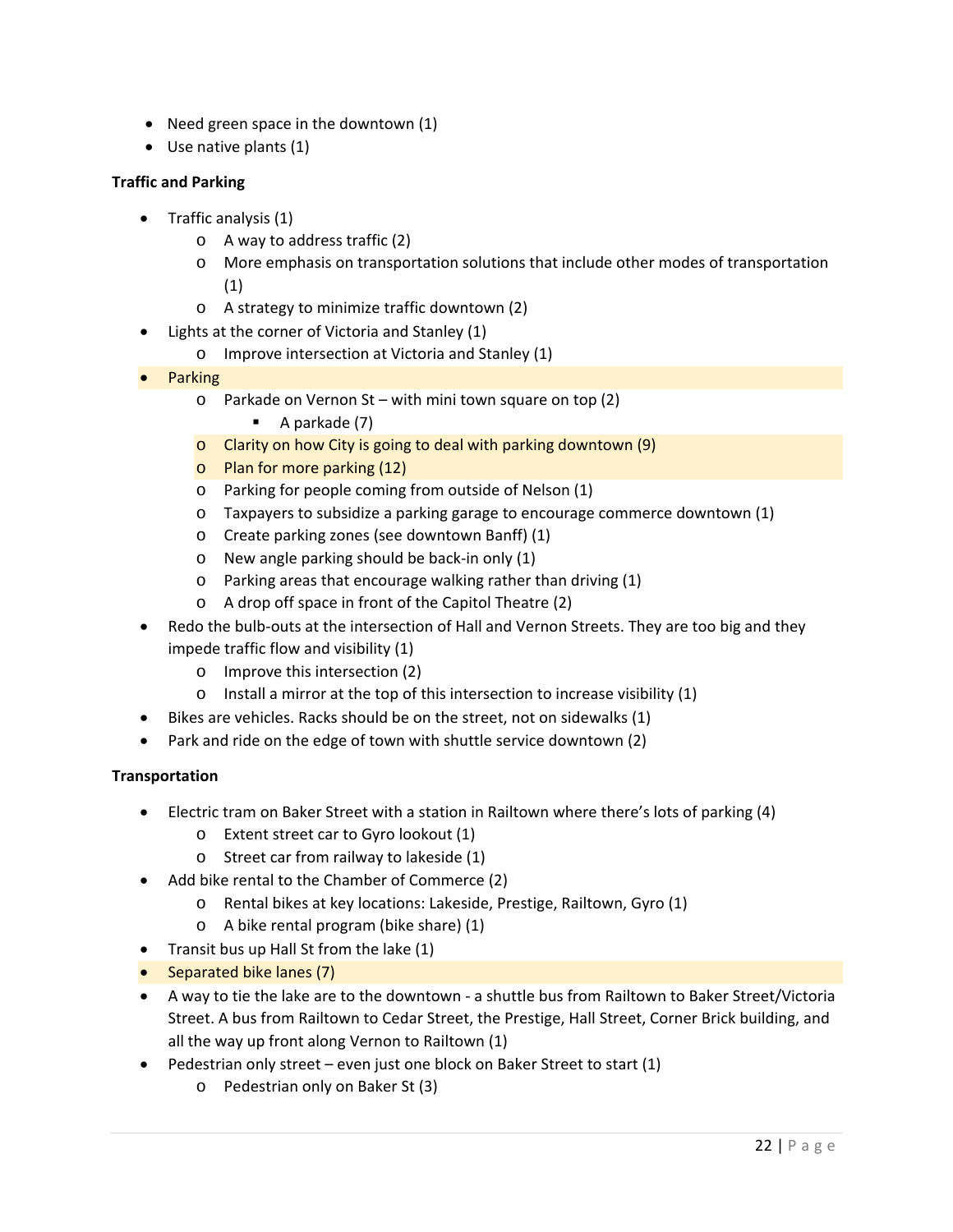- More connections to the Railtown area don't forget that end of town, especially if a gondola ever makes its way into the equation (1)
- Transit station should be in the 400 block of Victoria St to accommodate buses and bikes, and to ensure that the station is central to the downtown core (1)
- Clarify how 4-5 buses will parking on Victoria St (1)
- More emphasis on active transportation walking and cycling (2)
	- o Strategy to encourage safe biking (3)
	- o Strategies to encourage electric bikes (1)
- Plan needs to clarify how the Baker Street corridor functions in relation to deliveries (in the lanes), transit and pedestrians (1)
- Make Baker St a one-way road with parking only for seniors and people with disabilities (1)

#### **Transit**

- New transit station should allow for mobile charging and wifi (1)
- Careful consideration of the location (1)

#### **Town Square**

- Use Hall Street Plaza as the town square (1)
- Use space between Ward and Stanley Streets for a town square (1)
- Not so much emphasis on one intersection. There could be others that warrant more attention (1)

#### **Public Amenities**

- Washrooms to be located in an existing building (1)
	- o Washrooms at Ward and Baker Street (1)
	- o Washrooms at Kootenay (1)
	- o Should include change tables, nursing booths, and solar collectors make them functional and forward thinking (1)
- $\bullet$  Sound system potential for events (1)
- Emergency response stations (1)
- Spaces for kids and families (2)
- Lighting that reduces light pollution (1)
- A holiday lighting/decor plan (1)
- Water refill stations (1)
- Event spaces should support artists (need electrical, sound, etc) (1)

#### **Furniture**

• Consideration of maintenance (1)

#### **Signage**

- Heritage signage for businesses (1)
	- o More emphasis on retaining heritage flavour (1)
- Electronic events boards with rotating event listings to eliminate posters (1)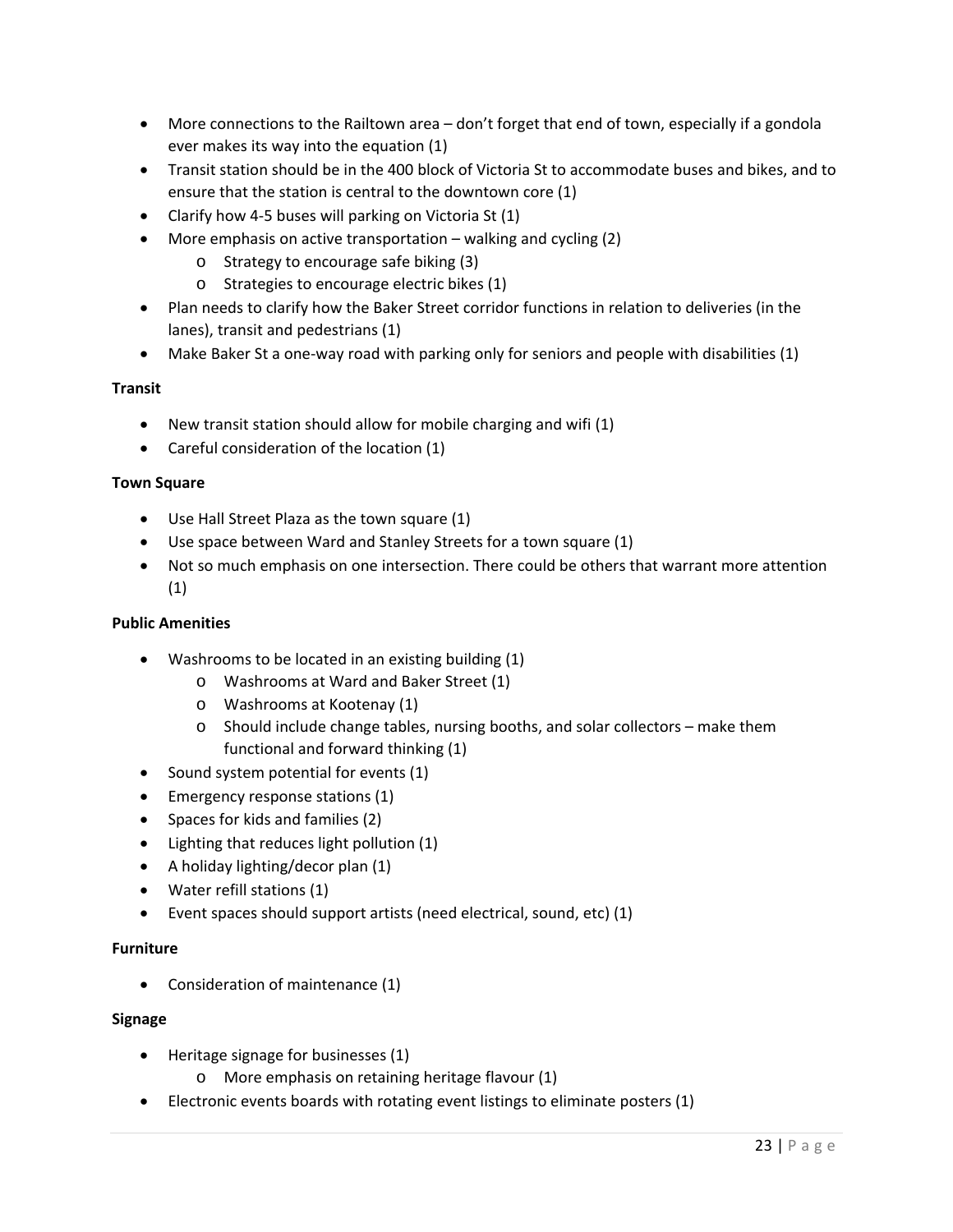- Wayfinding signage for Front/Hall Street businesses (1)
- Allow sandwich board signs on Baker Street (1)

### **Public Art**

- Graffiti wall like Lennon Wall in Prague (1)
- More community art projects (1)
- Reference existing mural policy (1)
- Limit public art due to cost to taxpayers (1)
- Space in lanes for 'unapproved' murals (1)
- $\bullet$  Incorporate hanging gardens into murals in the summer (1)

#### **Bylaw Enforcement**

- Enforcement of dog bylaws (1)
- Enforcement of bylaws to require maintenance of awnings (1)
- Smoking bylaw on Baker Street (3)
	- o A designated smoking area (1)
- Bylaws for loitering (2)
	- o Enforcement of panhandling (1)
- Enforcement on noisy vehicles (3)
- Safe Streets Act (future city bylaw) that allows panhandling and busking in certain areas (1)
- Enforcement of sandwich board policy (1)
- More enforcement of City Bylaws (1)

#### **Panhandlers and Homelessness**

- A strategy to discourage undesirable people from impacting Baker Street (4)
	- o Need to make reference to the fact that street people have no place to go (1)
	- o A strategy to address the homeless population (3)
	- $\circ$  A way to get street people off the street (1)
	- o Need a plan to address panhandling (2)
- Reference to conflicts between busking (desired) and begging (not desired) (1)

#### **Implementation**

- Focus on local groups and organizations (e.g. schools, non‐profits, religious organizations) to promote what they do or to offer something to people downtown (e.g. pop‐up lemonade stand, street theatre, street yoga). Give people more access to creating experiences in their streets beyond the current market days (1)
- Ideas: local environmental organization to help spark conversations with the community about waste/recycling issues (1)
- Ideas: free libraries, community fridges cared for/maintained by local organizations (1)
- A plan for long-term maintenance (2)
	- $\circ$  Plan to clean lanes in the mornings after they are used at night by homeless people (1)
- More information on implementation and budget implications (1)
- $\bullet$  Information on costs to maintain the upgrades (1)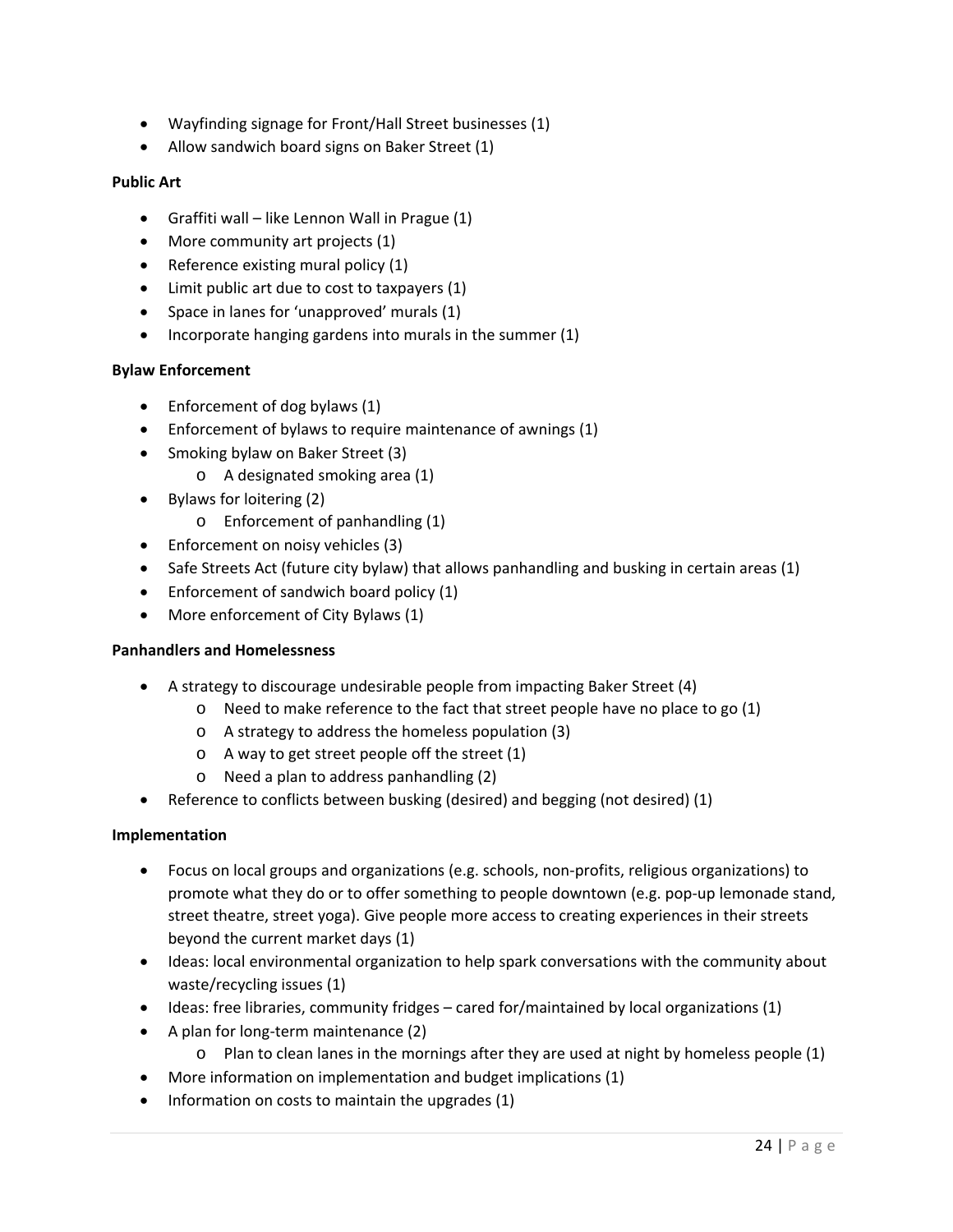- How will different elements fair in winter conditions (1)
- Make sure decisions are based on input from Nelson residents first and on input from Regional District residents second (1)

### **TOP 3 PRIORITIES FRAMEWORK ELEMENTS**

- Pedestrian priority (79)
- Arts and culture (62)
- Respect for heritage (93)
- Accessibility and safety (68)
- Urban landscape ecology (52)
- Public amenity space for all to use (27)
- Multi-modal transportation system (82)
- Vibrancy through streetscape design (59)
- Wayfinding signage (34)